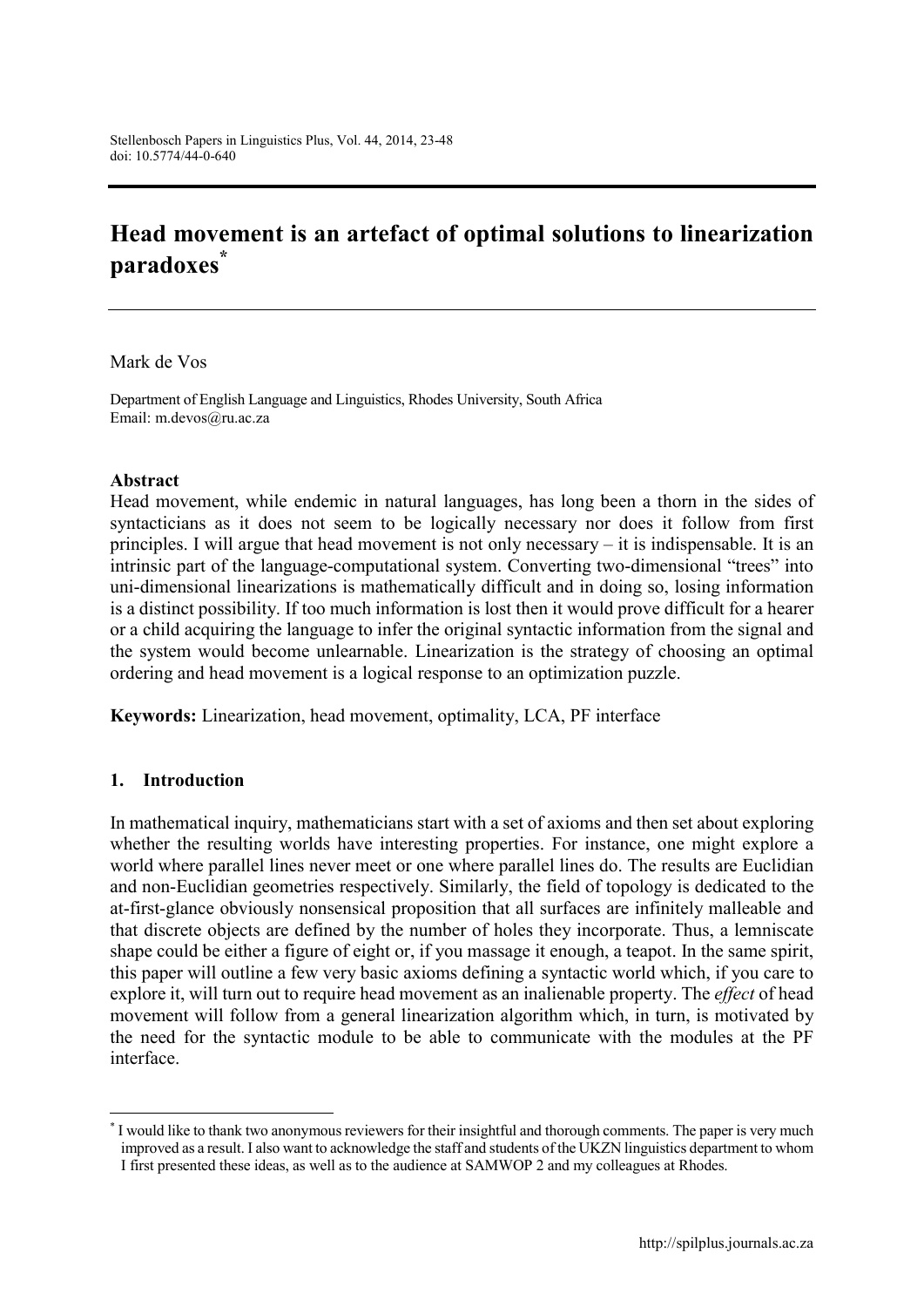In section 2, I will briefly describe verbal head movement before defining an abstract system of linearization in section 3. This will enable me to demonstrate how head movement (i) creates more optimal linearization possibilities, and (ii) reduces the total number of linearization outcomes, thus making computation more tractable. Part II of this paper is logically separate and demonstrates how this system can be applied to a paradigm example of verbal head movement, namely French V-T movement. It will also be demonstrated that English T-lowering and dosupport, and how these interact with negation, follow from the same analysis.

# **Part I**

# **2. What is head movement?**

Head movement occurs when a head appears to be displaced from its base position. This is usually most visible in relation to some other category, such as an adverb or a subject. Thus in example (1a), a modal verb *must* appears right-adjacent to the subject *you*, and is assumed to be located in the head of  $T^0$ . In (1b), once the question transformation has been applied, the same modal appears left-adjacent to the subject and is now located in  $C^0$ . This is an example of T-C head movement.

(1) a. You must have eaten b. Must you have eaten? c. \*Have you must eaten?

Head movement is constrained by the Head Movement Constraint (HMC; Travis 1984). The HMC requires that a moved head may only move to the head position that immediately dominates it, implying that a moved head may not skip any intervening, dominating head. The only way a head may move past a dominating head is by first adjoining to it and then piedpiping the complex head thus created to the next head position<sup>1</sup>. As originally stated, the HMC captured an important insight, namely that a head can only move to a head which selects it<sup>2</sup>. Thus, it is not possible to move the auxiliary *have* across the intervening modal (1c).

Head movement is endemic to natural language and, in a real sense, is an essential part of the descriptive apparatus of grammars. Example (2) illustrates "short" verb-raising from  $V^0$  to  $v^0$ , where the lexical verb moves across the indirect object. In Romance languages, lexical verbs raise from  $V^0$  to  $V^0$  to  $T^0$  across adverbials and markers of negation, as in (3).

- (2) a. I will give Mary a book b. \*I will Mary give a book
- (3) a. *Je mange quelque fois des escargots* I eat.1SG sometimes of.DET.PL snails 'I sometimes eat snails' (French) b. \**Je quelque fois mange des escargots*

Nevertheless, there are a number of well-documented problems which are raised by head movement. For instance, in Baker (1988), head movement by adjoining to a higher head does

1

<sup>&</sup>lt;sup>1</sup> I do not assume any kind of excorporation of head-moved constituents.

<sup>&</sup>lt;sup>2</sup> An  $X^0$  may only move to a  $Y^0$  which properly governs it.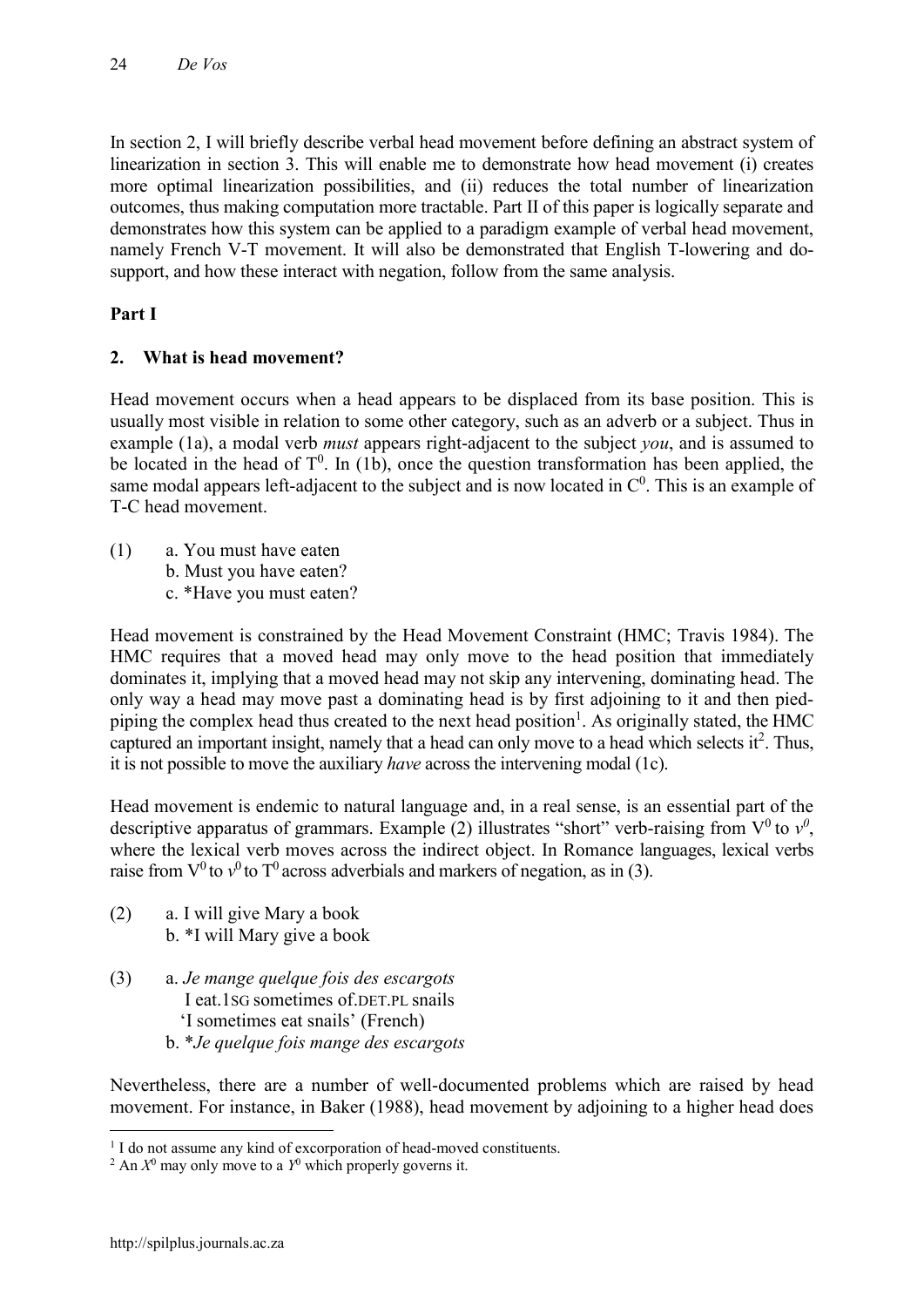not necessarily extend the tree upwards (but contra Matushansky (2006)); it thus violates the Extension Condition. Similarly, in Baker's system, since it adjoins to an existing head, it does not C-command its trace. This suggests very strongly that head movement is a different type of movement to A and A-bar movement.

In response, grammarians have tried several strategies to make head movement more amenable to understanding. One type of response is to argue that head movement is not exceptional at all but that it is a predictable member of the typology of movement, and to argue that it adjoins directly to the root of the tree, thus eliminating the extension and C-command problems (Matushansky 2005, 2006). Another group of responses argues that head movement does not exist and that putative head movement effects are derived by remnant movement of XPs (Hinterhölzl 2006, Koopman 2000, Mahajan 2000, Müller 2004). Others have argued that it is essentially a PF effect (Boeckx and Stjepanovic 2001; Chomsky 1995a, 2001; Harley 2004), although others have pointed to the fact that it can have semantic effects as evidence against a PF approach (Lechner 2005) and that it is LF driven (Ackema and Čamdžić 2003).

As each of these arguments waxes and wanes, the related question of the trigger for head movement has its own ebb and flow. Given its clearly parametric nature, it is difficult to turn to universal principles. A long tradition ascribes the trigger for head movement to "strong" morphology (Rohrbacher 1999) although the exact mechanism has remained elusive and the generalization itself is obviously weakened by the fact that languages with no verbal inflectional morphology, such as Afrikaans, exhibit head movement phenomena such as verb-second. Others have rejected the link between morphology and head movement (Alexiadiou and Fanselow 2000, Bobaljik 2002). One is thus left with the impression that the status and trigger of head movement remain elusive<sup>3</sup>.

In this paper, I will show that, under certain assumptions, linearization of syntactic structures leads to paradoxes which can be resolved by creating complex feature bundles. In a sense, this sidesteps the question of whether head movement applies in the syntax or post-syntactically. It will just turn out that when structures are passed to the PF interface, the linearization requirements of that interface will be better served by a representation including complex feature bundles, no matter where they are derived. Thus, head movement follows as an inevitable consequence of linearizing a syntactic structure constrained by morphological resources within a given language.

### **3. Assumptions about syntactic relations and linearization**

In this section, I will outline some assumptions about syntactic relations and how they could be linearized.

# **3.1 Syntactic relations**

I embed my analysis within Minimalist syntax (Chomsky 1991, 1993 *et seq.*) and within the Normalization/Relational vision of Minimalism outlined in De Vos (2008, 2013, 2014). I take it for granted that a syntactic structure consists of various relationships between features, words,

 $\overline{\phantom{a}}$ <sup>3</sup> See Roberts (m.s.) and Harley (2004) for excellent overviews.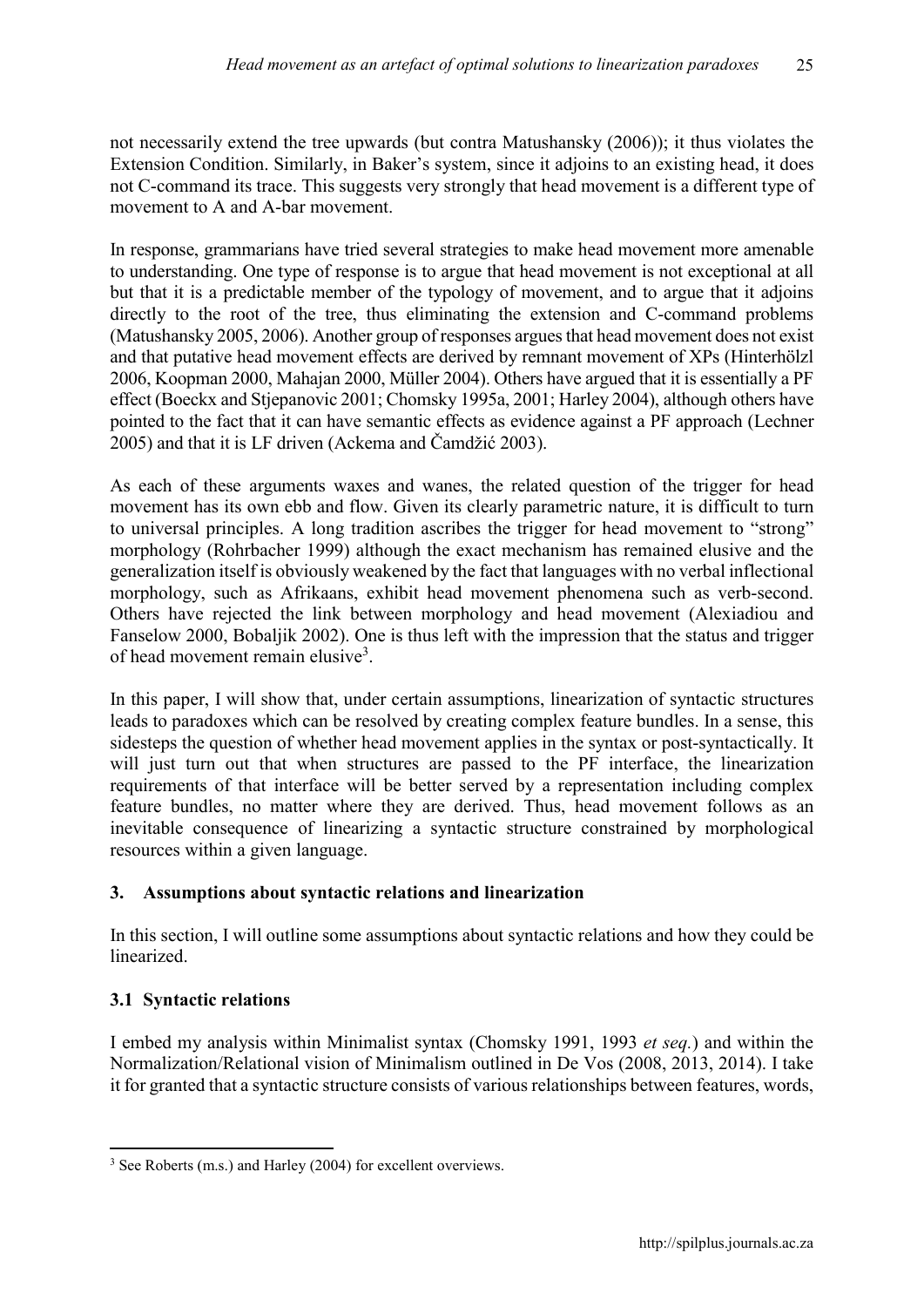phrases, etc. These include selection, Case marking, checking/deletion of *ϕ* features, etc. These are instantiated by only three mechanisms, namely MERGE, AGREE and MOVE<sup>4</sup>.

By the term "syntactic relation", I mean an unambiguous, pairwise relation, instantiated in narrow syntax, between a pair of features (or feature bundles), where one feature is the antecedent and one feature is a dependent. Furthermore, along with Chomsky (1995a) and many others, I take this to be a partial order of the form {p,{p,q}} (see also Cornell 1996, Fortuny 2008, Halmos 1960, Kayne 1994, Kracht 2003, Langendoen 2003, Uriagereka 1999, Zwart 2009). This includes selection (instantiated by MERGE) and feature checking/agreement (instantiated by AGREE). I also assume that "syntactic relations" exclude semantic coreference, variable binding, quantifier raising, polarity licensing, etc. until evidence emerges that derives them from MERGE, MOVE or  $AGREE<sup>5</sup>$ . I also assume that C-command is a derivational relationship, i.e. it is a function of hierarchy (Epstein and Seely 2006, Seely 2006) and is encoded, by definition, into AGREE and MOVE. Thus, while many constituents in a phrase structure are in some type of C-command relationship, it is not the case that all of them are in checking relationships; however, all constituents which are in checking relationships instantiated by AGREE and MOVE are also in C-command relationships<sup>6</sup>.

**<sup>.</sup>** <sup>4</sup> I take S-selection, C-selection and the selection of an appropriate theta argument to be included under the sobriquet of selection since they are all treated equally under the analysis proposed.

<sup>&</sup>lt;sup>5</sup> I remain agnostic about whether these relations can be reduced to partial orders. First, it seems to me that these types of relations are very semantic in nature and thus it is not clear whether they are instantiated by MERGE, MOVE or AGREE. Secondly, they can also be inferred from C-command (or Armstrong's axioms (1974)) and do not necessarily entail a derivational relationship between the two categories. I leave it to further research to determine whether these are partial orders.

<sup>6</sup> In addition to these relations, there are conceivably many other possible relations that can be defined over a phrase-structure marker, with the most notable being hierarchical C-command relations. An anonymous reviewer queries whether C-command relationships should not be included as candidates for linearization. By and large, fundamental syntactic relationships all refer to features of some sort, e.g. selectional features, interpretable or uninterpretable features. These are all instantiated by the fundamental operations of MERGE, MOVE and AGREE. C-command emerges as a property of phrase structure as a result of these operations being applied (Epstein and Seely 2006, Seely 2006). In other words, C-command is already part of the definitions of MERGE, MOVE and AGREE. Consequently, if X moves to the specifier of a head  $Y^0$ , then by definition X must C-command  $Y^0$  and everything dominated by  $Y^0$ . Similarly, if AGREE establishes a relation between constituents containing interpretable and uninterpretable features, then by definition there must also be a C-command relation between them. Consequently, to suggest that the syntactic relations in question do not include hierarchical information is incorrect: C-command is the syntactic means by which each relation is effected. There is an additional problem with including C-command information, namely that C-command relations can be defined over constituents that have no derivational, semantic or functional relation. For instance, a subject in SpecTP will C-command any object regardless of whether or not they are in a syntactic relationship to each other. As such, it gives rise to spurious possible relations which, while useful for syntax, may not be useful for linearization (cf. Kayne's (1994) discussion of non-terminal nodes). For these reasons, I will restrict my attention to relations based on the fundamental syntactic operations.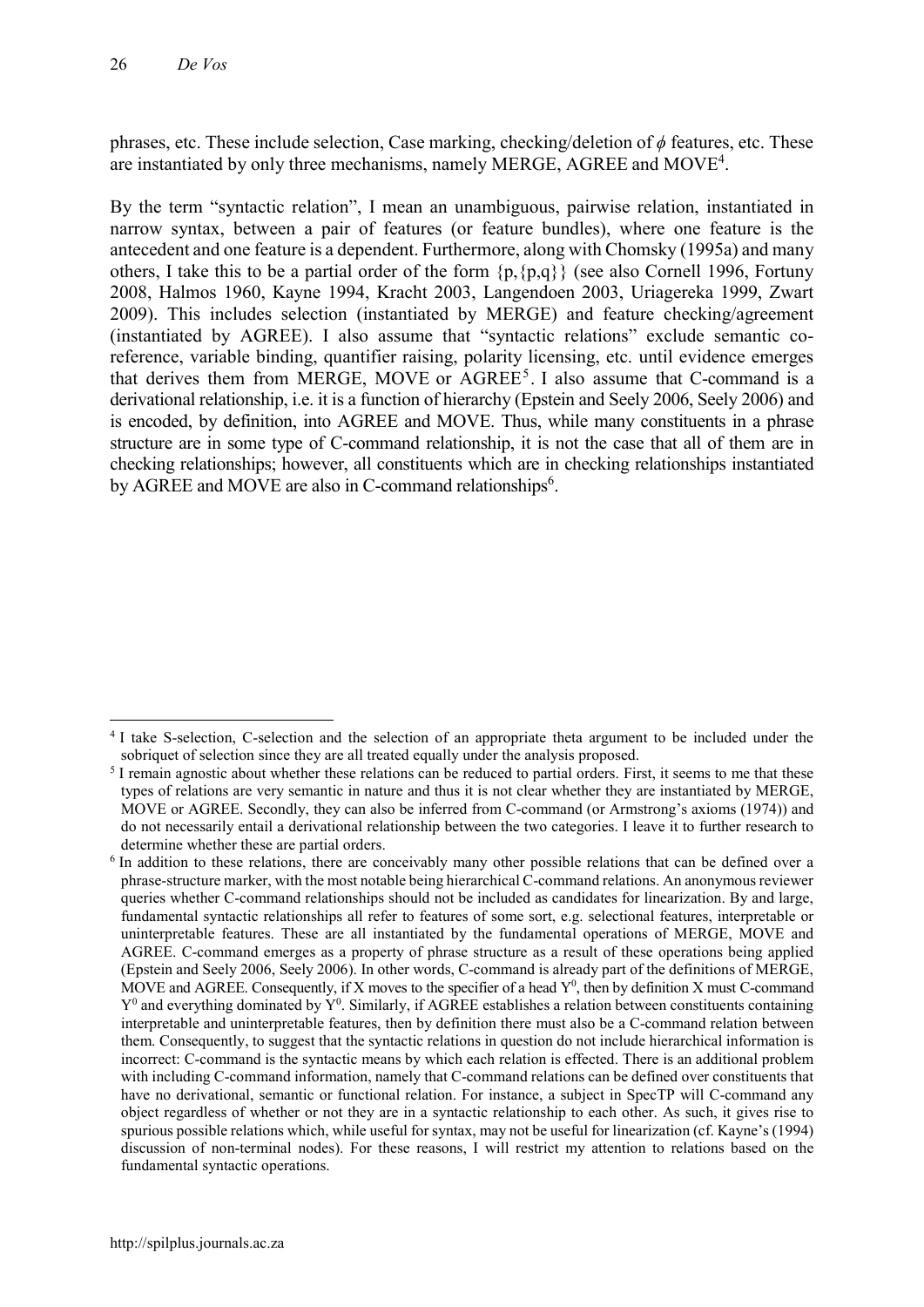



For a simple transitive sentence like (4a), a number of relationships (indicated by *→*) are instantiated during the derivation in (5):  $V^0$  MERGEs with an object, *a saxophone*, then  $v^0$  selects  $V^0$  and MERGEs with it;  $v^0$  selects an agentive subject in its external specifier and checks accusative case on the object by AGREE. T<sup>0</sup> selects and MERGEs with  $v^0$ . In turn, u $\phi$  features on T<sup>0</sup> probe corresponding interpretable features on the subject and uT (i.e. Case) features on the subject probe iT on  $T^0$  by AGREE. These relations are listed in (5) for ease of reference.

| (5) | a. $T^0 \rightarrow \nu^0$              | $T^0$ selects $v^0$                                  |
|-----|-----------------------------------------|------------------------------------------------------|
|     | $h v^0 \rightarrow V^0$                 | $v^0$ selects $V^0$                                  |
|     | c. $V^0 \rightarrow O$                  | $V^0$ selects the object                             |
|     | d. $v^0$ (iCase) $\rightarrow$ O(uCase) | $v^0$ assigns Case to the object                     |
|     | e. $v^0 \rightarrow S$                  | $v^{\theta}$ selects the subject                     |
|     | f. $T^0(iT) \rightarrow S(uT)^7$        | $T0$ assigns Case to the subject                     |
|     | g. $S(i\phi) \rightarrow T^0(u\phi)$    | The subject checks $\phi$ features on T <sup>0</sup> |

These relations are all, mathematically speaking, partial orders. Selectional features trigger MERGE which builds an asymmetric structure of the form  $\{p,\{p,q\}\}\$  where *p* selects *q*. Similarly, an interpretable/uninterpretable feature pair will trigger AGREE which instantiates an asymmetrical agreement relation between the pair where the interpretable feature determines the value/status of the uninterpretable feature<sup>8</sup>. Similarly, movement is equivalent to internal MERGE and is parasitic on a prior AGREE relation; it follows that it also instantiates a partial order. Given that these relations are all underlyingly defined as partial orders, I further assume the strongest hypothesis that they should be treated identically. This is expressed by the Relational Equivalence Axiom in (6).

(6) **Relational Equivalence Axiom (REA):** All asymmetric, syntactic relations which are instantiated by MERGE, MOVE or AGREE will be treated as being formally

1

<sup>&</sup>lt;sup>7</sup> Strictly, iT on  $T^0$  checks uT on  $D^0$  of the subject.

<sup>&</sup>lt;sup>8</sup> Agreement is asymmetrical with respect to any single interpretable/uninterpretable feature pair.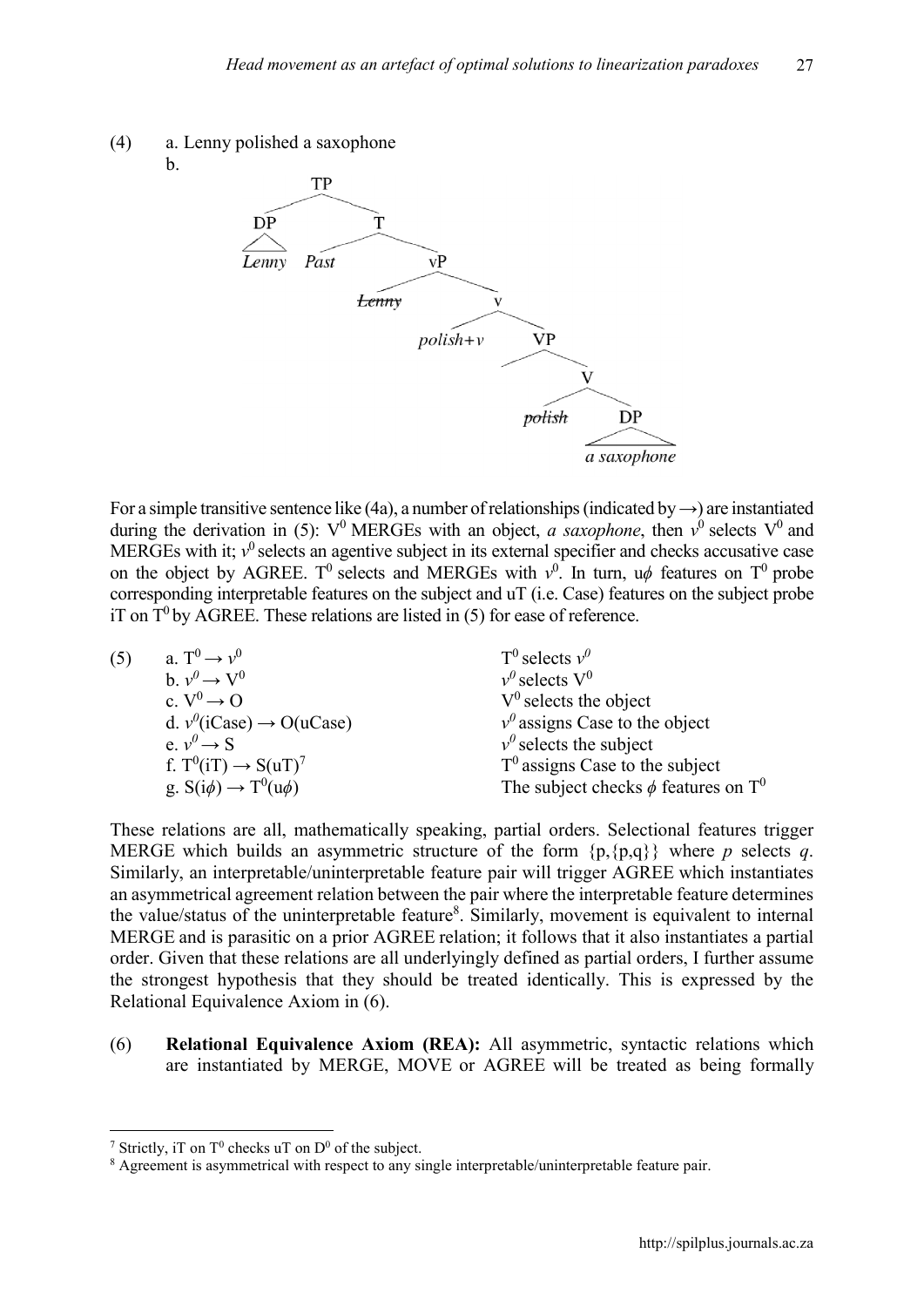equivalent insofar as they all instantiate partial orders of the form  ${p,\{p,q\}}$  (i.e. there should be no separate treatment for different types of relation).

The REA is a principle of methodological conservativity that acts like Occam's Razor by stripping away unwanted ancillary assumptions about the nature of the relations: it simply does not matter whether they are semantic theta roles or whether they are agreement relationships or whether they are selectional or specifier-head relations, etc. The null hypothesis is that the PF interface does not distinguish between them for the purposes of linearization.

### **3.2 Linearization of relations**

Once a syntactic structure is derived, the question arises as to how to linearize such a structure. This is perhaps one of the most important questions in syntactic theory. The question of linearization ultimately reduces to the mathematical question of how to map a two-dimensional representation to a one-dimensional string. There are presumably many ways of arbitrarily making such a mapping, however the mapping is constrained by the fact that it must minimize information loss. What I mean by this is the following: a syntactic structure can be expressed by a string of words. This string, when pronounced, must be interpreted by a hearer who must be able to infer the original relations from the given string combined with a grammar. If the hearer cannot infer the relations from the string, then the string is effectively uninterpretable and becomes meaningless. In a similar vein, a child language acquirer must be able to infer the grammatical relations from text strings and Universal Grammar (UG) in order to be able to learn the grammar of his or her caregivers. Failure to infer this information will result in nonacquisition of the target grammar.

There are several such proposals for linearization, including mapping headedness parameters to linear orders, mapping asymmetric C-command to linear order via the Linear Correspondence Axiom (LCA; Kayne 1994), the tree-parsing proposal of Toyoshima (2013), Bury's (2007) approach where syntax underdetermines word order, and the Relational Linearization approach of De Vos (2008, 2013). In what follows, I will explore the implications of one of these approaches, namely the Normalization/Relational Linearization approach (De Vos 2008, 2013, 2014), for head movement. Since this approach is relatively new, I will give a brief outline of it here.

The approach outlined by De Vos (2013) positions itself as a mechanism for linearization (an alternative to the LCA (Kayne 1994)) which is compatible with, and informed by, the Minimalist Program. As such, the ontology of categories, the interfaces and syntactic operations of MERGE, AGREE and MOVE are consistent with standard theory. The Relational Linearization approach is dedicated to the naïve null hypothesis that, given the primacy of syntactic relations, these can be mapped to linear order in a one-to-one manner. Thus, (7) defines the Relational Precedence Axiom.

(7) **Relational Precedence Axiom (RPA):** For any syntactic relation (indicated by *→*), if  $p \rightarrow q$  then p precedes q in linear order.

This is the naïve null hypothesis because at first sight it appears to be much too strong a claim to be taken seriously; it must surely be wrong. There are many ways of weakening it, for example, by discarding the REA (6): one could claim that different types of syntactic relations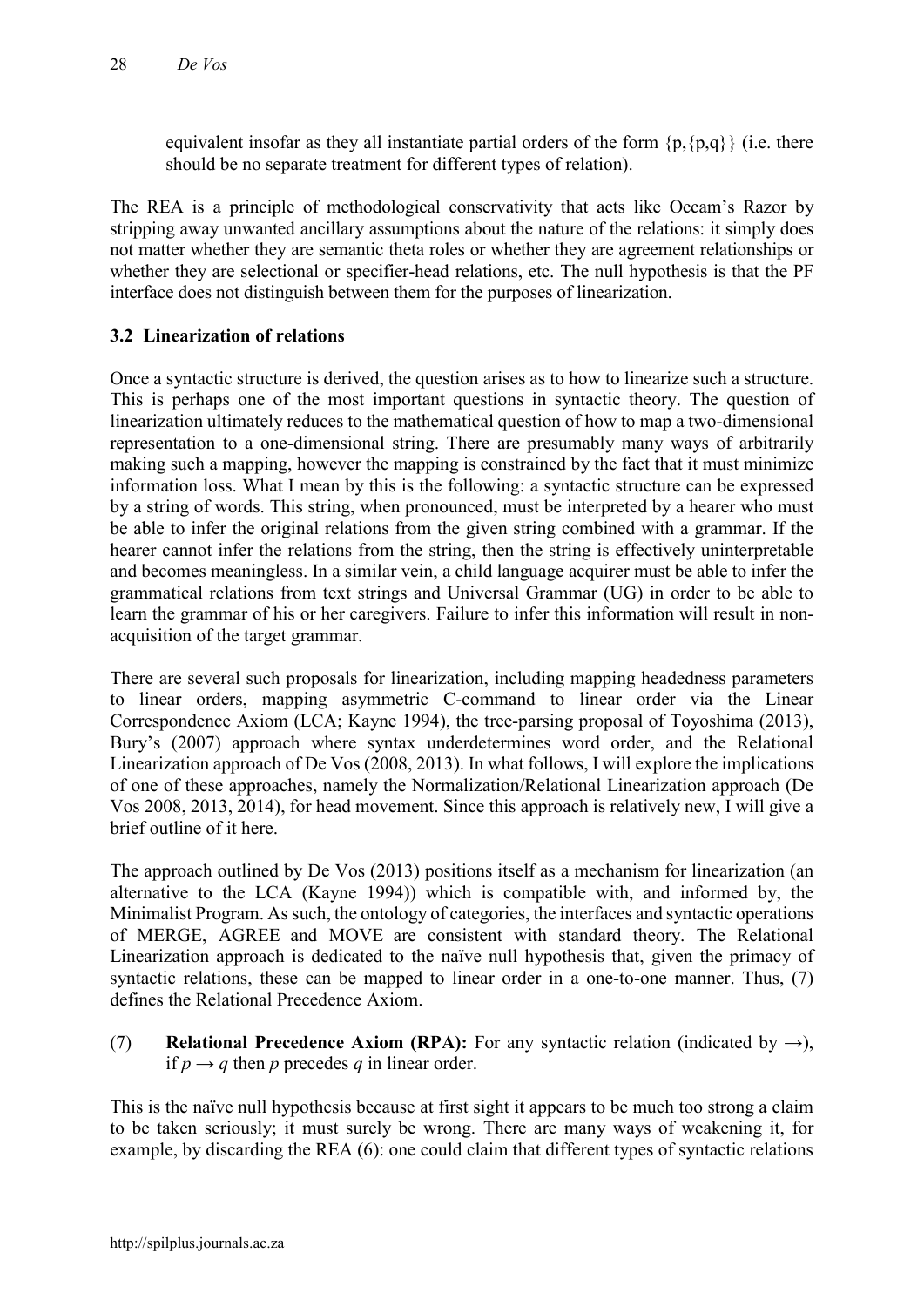could be linearized in different ways (e.g. selection relations could be linearized left-to-right while AGREE relations could be linearized right-to-left, etc.); one could also claim that syntactic relations must be mediated by MERGE and that linearization should apply to the resulting phrase structure (this would probably yield a system closely akin to the LCA). Yet, it is the very strength of the hypothesis that makes it a claim worth investigating and I will continue to assume it on this basis.

In practice, this means that for selection relations mediated by MERGE, the selector precedes the selectee; for agreement relations instantiated by AGREE, the site of the interpretable feature precedes the site of the uninterpretable feature in linear order. In order to see how this works, consider the simple schematic in (8) where the following transitive relations apply:  $T^0 \rightarrow \nu^0 \rightarrow$  $V^0$ . This maps trivially to  $T^0 > V^0 > V^0$ . Note that I adopt the strong position that the RPA is an absolute condition which, if violated, causes the entire derivation to crash. Therefore, an order such as  $v^0 > T^0 > V^0$  violates the RPA because, although T<sup>0</sup> selects  $v^0$ , it does not precede it. In what follows, therefore, I only consider linearization schemas which conform to the RLA, all others being ill-formed.

(8)



The following example is slightly more complex. In (9), two categories depend on  $v^0$ : little  $v^0$ selects a  $V^0$  complement and a subject in its specifier. Thus, according to the RPA (7), both S and  $V^0$  follow  $v^0$  but, crucially, there is, mathematically speaking, no ordering between S and  $V<sup>0</sup>$ . This differs from standard, phrase-structure-driven approaches where the specifier is argued to be different to the complement. While this distinction may turn out to be justified, it represents an additional layer of assumptions and, for the moment, I beg the reader's indulgence: let us assume the stronger assumption – encoded by the REA in  $(6)$  – that there is no deep difference between selected specifiers and complements, and see how it turns out.

(9)



Since there is no mathematical ordering between S and  $V^0$ , it follows that this is consistent with two possible orders, namely  $v^0 > S > V^0$  and  $v^0 > V^0 > S$ . Both of these orders obey the RPA, however, in both instances a dependent category is not immediately right-adjacent to its antecedent. In the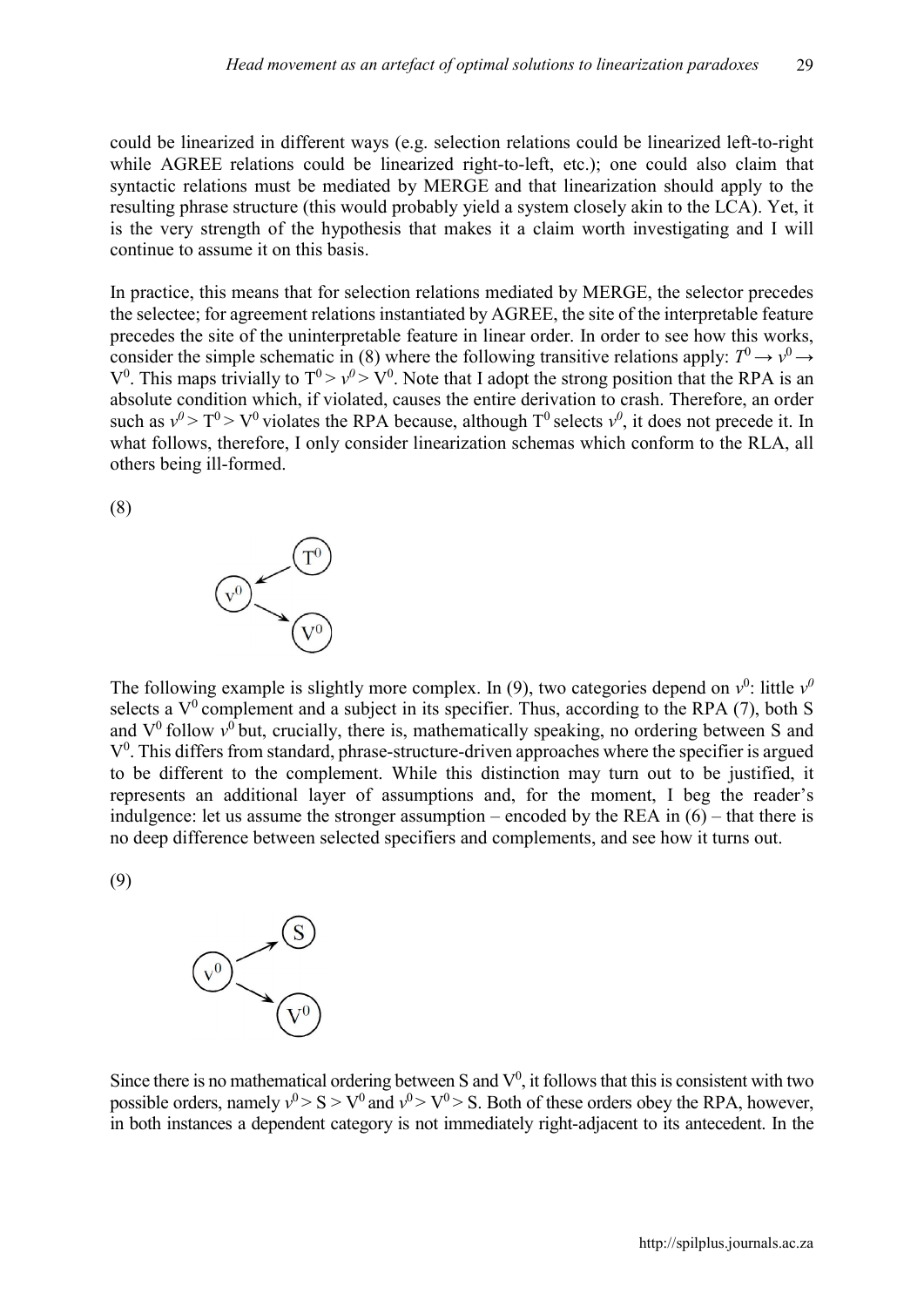former,  $V^0$  is not immediately right-adjacent to its selector  $v^0$ , but S intervenes. Similarly, in the latter, S is not immediately right-adjacent to its selector  $v^0$ , but  $V^0$  intervenes.

At this point, it seems reasonable to propose a simple locality condition, the Relational Locality Condition outlined in (10) which ensures that dependents are placed as close as possible to their antecedents. By "locality", I assume the strongest possibility, namely that dependents should be strictly right-adjacent to their antecedents. If they cannot be strictly adjacent, as in (9), then they are annotated with an asterisk to indicate a single felicity violation of the condition. Although it is quite possible to envisage these violations as incremental, multiple or even statistical, I will adopt what I suspect is the more restrictive position that a violation is a onceoff, polar occurrence: a dependent is either adjacent to its antecedent or it is not, thus triggering one felicity violation. Unlike the RPA, the RLC is a violable condition. Thus, the linearizations of (9) can be quantified as both equally optimal with one violation each  $(11)^9$ .

(10) a. **Relational Locality Condition (RLC):** *p* should precede *q* as 'closely' as possible; b. *p* is 0-close to *q* if *p* is immediately left-adjacent to *q*; *p* is 1-close to *q* if there is one category, *r*, between *p* and *q*, etc.; c. if *p* is *not* 0-close to *q*, then *q* incurs a violation of the RLC, indicated as an asterisk on  $q^{10}$ .

| (11) a. $v^0 > V^0 > *S$ | (9) 1 non-adjacency violation |
|--------------------------|-------------------------------|
| $h v^0 > S > *V^0$       | (9) 1 non-adjacency violation |

### **4. Linearization in action**

Let us now turn to linearizing the relations comprising the sentence in (4).

(12) Lenny polished a saxophone

a. 
$$
T^0 \rightarrow v^0
$$
  
\nb.  $v^0 \rightarrow V^0$   
\nc.  $V^0 \rightarrow O$   
\nd.  $v^0$ (iCase)  $\rightarrow O(uCase)$   
\ne.  $v^0 \rightarrow S$   
\nf.  $S(i\phi) \rightarrow T^0(u\phi)$   
\ng.  $T^0(iT) \rightarrow S(uT)$ 

Each of these relations must be linearized according to the RPA. As the linearization proceeds, it will be helpful to keep a tally of which relations have been linearized and which have not by striking them off the list. This will ensure that all and only these relations are linearized without introducing spurious relations or linearizing the same relation more than once.

**<sup>.</sup>** <sup>9</sup> These optimal but imperfect linearizations raise the question of what would prevent the linearization system from simply deleting an offending category. Ultimately, a functional principle must come into play: deleting categories will result in their information being lost from the computation. The resulting structure will therefore not carry that information and a hearer will not be able to infer the existence of the deleted relation. Thus, in order to preserve informational integrity, such a system must incorporate a version of Full Interpretation (Chomsky 1995b) which prohibits spurious deletions and insertions.

<sup>&</sup>lt;sup>10</sup> For the purposes of simplicity, I will use binary violations instead of categories incurring multiple violations. It may also be possible to mark the violations on *p* rather than *q*. I leave these to future research.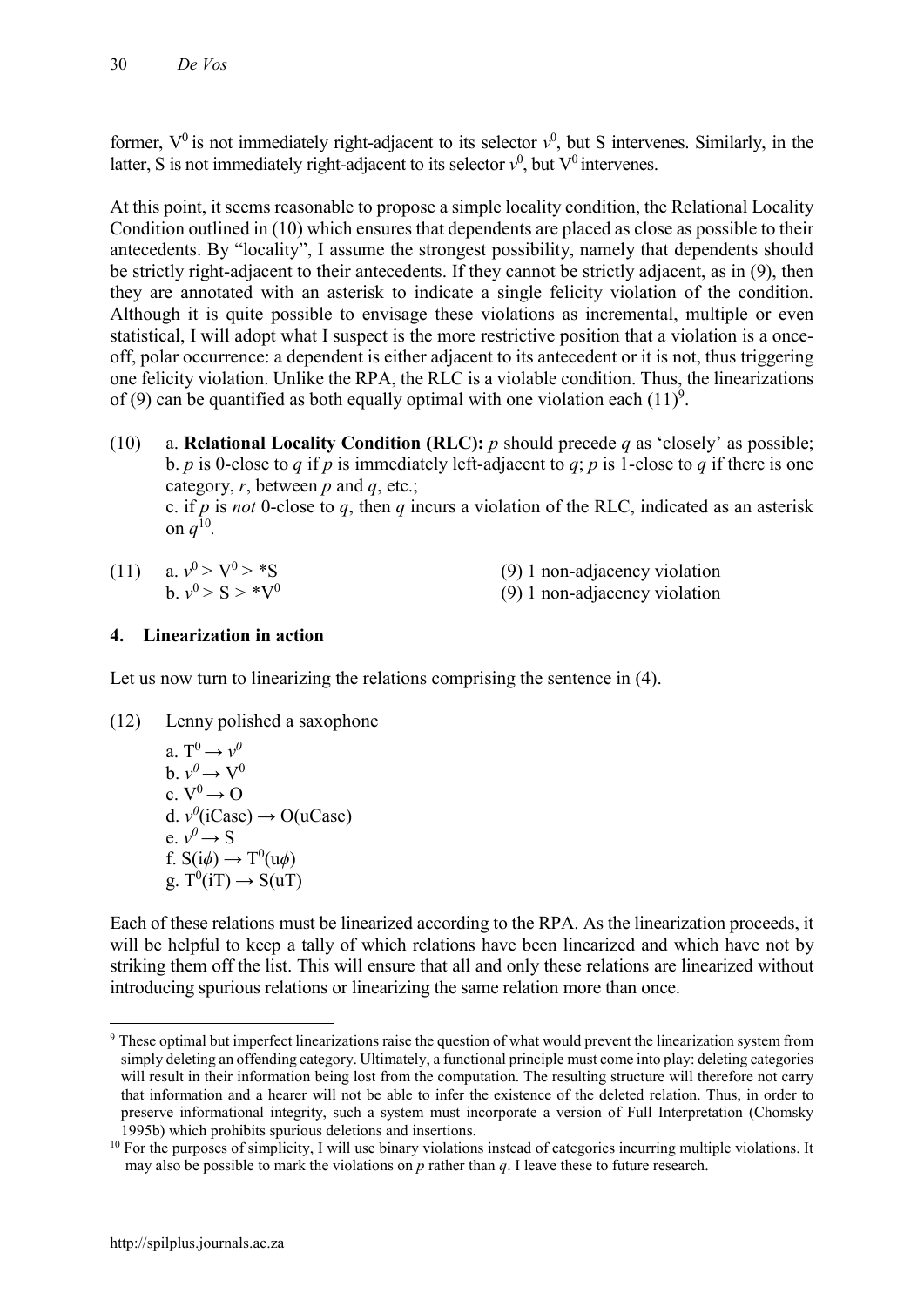In this example,  $T^0$  selects  $v^0$  which selects  $V^0$ ; by the RPA (7), these yield the linearization schema in (13a).  $V^0$  selects its object and thus  $V^0$  precedes the object, yielding (13b).

(13) a.  $T^0 > v^0 > V^0$  $v^{\theta} \rightarrow V^{\theta}$ b.  $T^0 > v^0 > V^0 > O$ <br>c.  $T^0 > v^0 > V^0 > *O$ c.  $T^0 > v^0 > V^0 > *O$  $\psi^{\theta}$ (*iCase*)  $\rightarrow$  *O*(*uCase*) d.  $T^0 > v^0 > S > *V^0 > *O^{11}$   $v^0 \to S$ e.  $S > T^0 > v^0 > S > *V^0 > *O$  *S(i* $\phi$ *)*  $\rightarrow T^0$ *(uϕ)* f.  $S > T^0 > S > *v^0 > S > *V^0 > *O$  *T*<sup>0</sup>  $(iT) \rightarrow S(uT)$ 

Note, however, that  $v^0$  assigns accusative case to the object. One option would be to locate a second copy of the object between  $v^0$  and  $V^0$ . This would disrupt the strict adjacency of  $v^0$  and  $V<sup>0</sup>$  established in (13a). Another option is to allow the RPA to be satisfied in a slightly non-local configuration where the object is placed to the right of  $V^0$  but incurs a locality violation as in (13c).

Little  $v^0$  selects a subject ( $v^0 \rightarrow S$ ) which consequently follows  $v^0$ : if it is inserted directly rightadjacent to  $v^0$  then it follows that it prevents  $V^0$  from being adjacent to little  $v^0$  (as established in (13a)). To represent the fact that these latter two categories cannot be strictly adjacent, I will use an asterisk as in (13d).

There are other possible spaces where the subject might be inserted, but each of them results in a locality violation. The following schemas and their locality calculations are included here:

(14) a.  $T^0 > v^0 > V^0 > *O *S$ b.  $T^0 > v^0 > V^0 > *S *O$ 

Thus, although (13d) still conforms to the RPA (7), it does so at the expense of strict adjacency.

We now turn to the question of how to represent the various agreement relationships between the subject and T<sup>0</sup>. Since the subject checks  $u\phi$  on T<sup>0</sup>, it follows that the subject precedes T<sup>0</sup> (as in (13e)). Thus, the representation now includes two copies of the subject. Since the subject preceding  $T<sup>0</sup>$  does not interrupt any pre-existing adjacency relationship, no locality violations need to be included. Finally,  $T^0$  checks uT (Case) features on the subject and thus  $T^0$  must precede the subject. In fact, in (13e), it already does so. However, since each syntactic relation is taken to be mapped to a linearization pair, I will insert a copy of the subject adjacent to  $T^0$  as in (13f).

Before proceeding, let us explore this issue more closely: when is it possible to insert a copy to obviate a RLC violation and when not? Presumably we would want to restrict situations where a category could be spuriously inserted multiple times, thereby removing all possible violations. This suggests we need to obey some form of Full Interpretation where each relation is spelled

**<sup>.</sup>** <sup>11</sup> An anonymous reviewer suggests that, since the subject now intervenes between  $v^0$  and  $V^0$ , the object might be accorded an additional violation as it is now two places removed from its case assigner. On the other hand, there has been no qualitative change in the representation: the object is still not 0-adjacent to its case assigner. For the sake of convenience, I assume a binary, once-off allocation of the violation rather than stacking up multiple violations. As far as I can see, nothing hinges on this decision.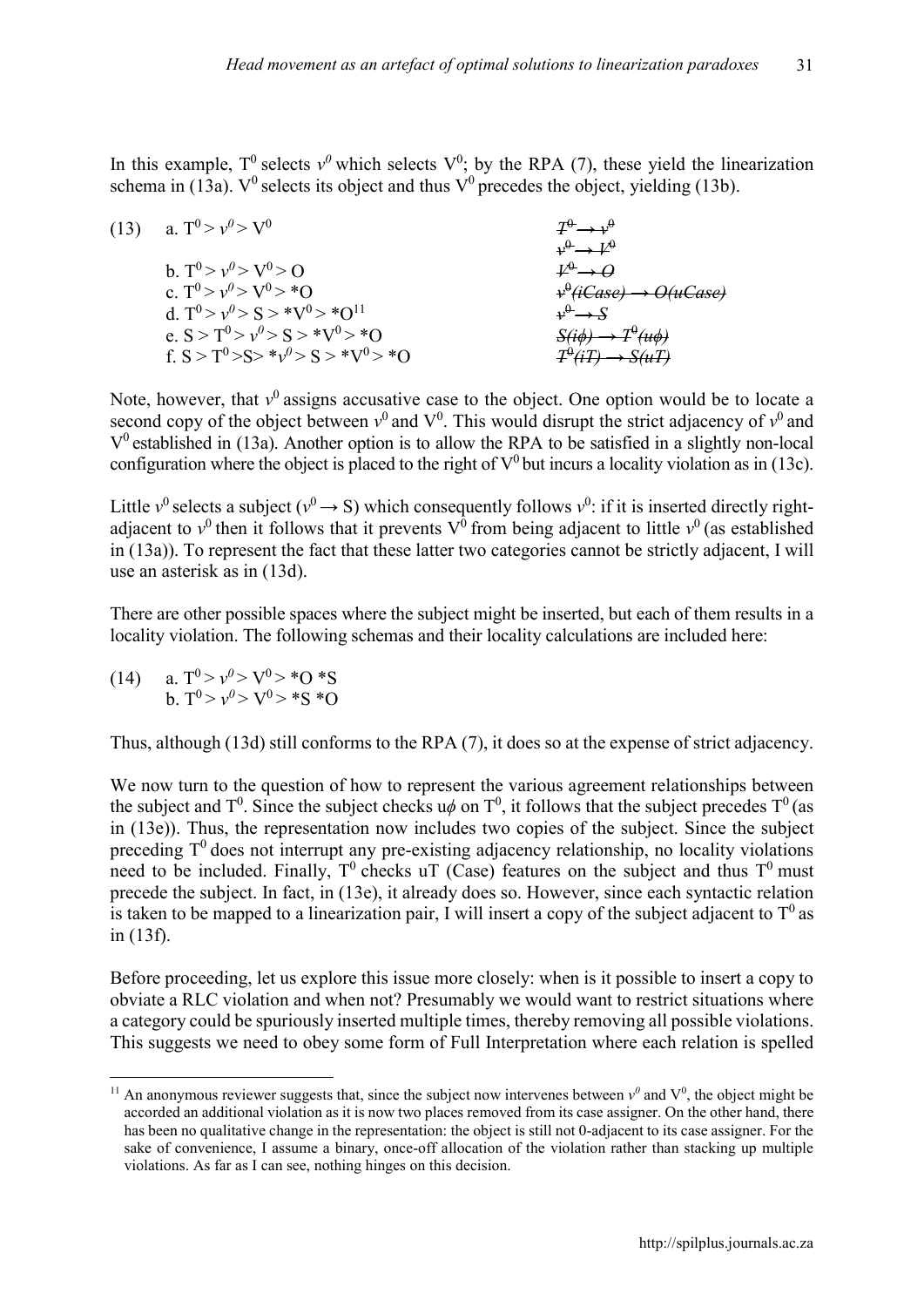out only once. In (13f), the subject has been inserted following  $T^0$  in order to linearize the  $\phi$ checking relation:  $T \rightarrow S$ . However, as pointed out,  $T^0$  already precedes S in (13e). It is a legitimate question to ask why the additional copy ought to be inserted here; failure to do so would mean that one relation – namely, the iT  $\rightarrow$  S(uT) relation – would not have been mapped to a linear order – a violation of Full Interpretation (cf. footnote 9). If this were to be the case, then the relation would effectively be lost since a parser/hearer would not be able to infer the existence of this relation from the linear order in (13e) alone. Put another way, the linearization schema in (13e) places the subject after  $v^0$  for reasons independent of whether the iT checks uT on the subject; thus, using (13e) as a basis to infer the existence of the iT  $\rightarrow$  uT relation is fallacious<sup>12</sup>

Having derived the linearization schema (13f), it now needs to be provided with morphophonological content. Recall that a linearization schema is a linearization of syntactic relations as expressed through syntactic structure. At this juncture, PF rules of chain interpretation are applied. For example, the head of a chain of copies is usually spelled out in English with the remaining copies being given null phonological content (cf. Nunes 1999, 2004 and Bever 2003)<sup>13</sup>. I assume the same applies here, yielding (15b). In addition, each feature bundle will be matched with the most highly specified lexical item consistent with it in a model such as that of Distributed Morphology (Embick and Noyer 2001, Harley and Noyer 1999, Marantz 1997, Marantz and Halle 1993), ultimately yielding something like (15c).

(15) a.  $S > T^0 > S > *v^0 > S > *V^0 > *O$ 

### **Spelled out as:**

b. Lenny >  $T^0$  > Lenny >  $*\nu^0$  > Lenny >  $*\nu^0$  >  $*\nu$ c. Lenny > will > t > e > t > polish > a saxophone

### **4.1 The effects of head movement on locality violations**

At this point, let us explore, in abstract terms, the effects of head movement. Head movement serves the purpose of creating a complex set of features, i.e. of clustering together features on

**<sup>.</sup>** <sup>12</sup> Both reviewers point out the importance of restricting the insertion of spurious copies. Such insertions would allow almost any linearization schema violations to be "rescued", and unrestricted insertions would violate Full Interpretation and would probably make the grammar too powerful.

<sup>&</sup>lt;sup>13</sup> Since what is passed to the interface is a set of relations rather than phrase structure, the question may arise as to whether a chain defined over relations is identical to a chain defined over C-command. Given that Ccommand is already encoded in the relations of MOVE and AGREE, I assume that there is little substantive difference. That is, if X moves to a specifier (Spec) of Y and if iF on X determines uF on Y, then it follows from Armstrong's (1974) Axiom of Transitivity that X determines Y *and* all that Y determines, including the original copy of X. Thus, chains can be expressed in terms of relations too.

I concede that there is a possibility where a chain of linearization-induced movement might not be properly translatable into a relational notation. Suppose that P C-commands Q and that iF on P determines uF on Q. In this instance, let us suppose that Q does not move to Spec of P but remains *in situ* and features are checked by AGREE. In this instance, Q may be spelled out left-adjacent to P as a function of spell out rather than movement. Then, it might be the case that the Q chain will not be well-formed: note, however, that Q would always determine its own copy trivially. This is an issue that needs further exploration. Examples of this may be when iCase on *v* checks uCase on the object without the object moving to Spec*v*P. The framework outlined here makes an interesting prediction: should object shift occur under these circumstances, it would be predicted to not have the properties of a syntactic chain (e.g. it would not induce scope effects since such effects could not be deducible from Armstrong's axioms (1974)). Interestingly, it appears that object shift, as it occurs in mainland Scandinavian, has exactly these types of properties. I acknowledge that it is not possible to flesh out these types of issues in this paper.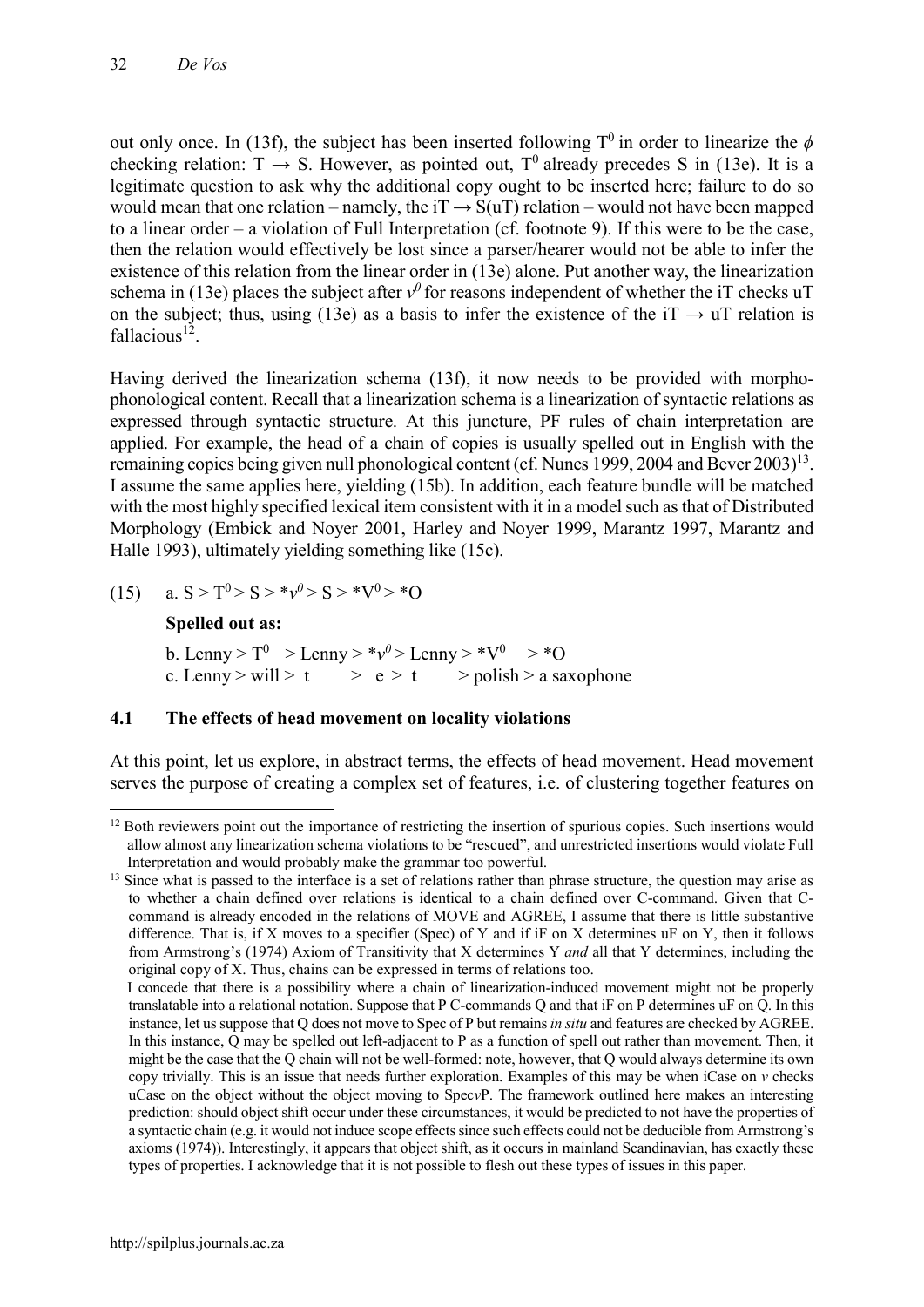a single head (or feature set) that would otherwise have been contained in two different feature sets. In the following linearization schemas, I have compared the schema with no feature clusters (16a) with a schema where  $v^0$  and  $V^0$  are clustered (16b), and with a schema where  $T^0$ ,  $v<sup>0</sup>$  and V<sup>0</sup> are clustered (16c). This simulates the effects of no head movement, short v-V raising and V-T movement, respectively.

(16) a.  $S T^0 S^* v^0 S^* V^0 * O$  3 violations b. S T<sup>0</sup> S \*  $|v+V|$ <sup>0</sup> S \* O 2 violations c.  $S[T+v+V]^0 S^*O$  1 violation

Example (16a) incurs three locality violations as explained in the step-by-step outline in the previous section. Consider (16b): because  $v^0$  and  $V^0$  are in the same feature cluster, an XP which is adjacent to the complex feature cluster is deemed strictly adjacent to both features. In (16a),  $V^0$ incurred an adjacency violation because it needed to be adjacent to  $v<sup>0</sup>$  but could not do so because the subject intervened. However, in (16b), since  $v^0$  and  $V^0$  satisfy the RLA (10) within the cluster itself, one violation is obviated. Thus (16b) is more optimal than (16a). Head movement has thus, in this instance, served to create a more optimal linearization schema.

Consider (16c): the locality of the selectional relationships between  $T^0$ ,  $v^0$  and  $V^0$  are all satisfied within the complex feature cluster. Since the subject is adjacent to the cluster, it is also adjacent to  $T^0$  (a Case-assignment relationship) and to  $v^0$  (a selectional relationship). This obviates two locality violations. Thus in (16c), head movement has served to create a complex feature set which results in more optimal linearization schema.

This is a particularly powerful and important result. In narrow syntax, the effect of head movement is exactly to cluster features together into complex feature bundles, barring excorporation. The above results demonstrate that clustering of features into larger feature bundles serves to make linearizations more optimal and also reduces computational load by reducing the total number of numerations. Therefore, we have arrived at an explanation for why head movement happens – it is a means of resolving linearization paradoxes.

### **4.2 Constraints on bundling and deriving the Head Movement Constraint**

Feature clustering is a powerful mechanism and we must now ask what constraints operate on these bundling operations. For instance, what prevents a derivation from simply bundling *everything* into a single feature bundle, thereby creating a structure with zero adjacency violations? <sup>14</sup> The first constraint on clustering is morphological: once features have been bundled and the linearization schema is passed to the morphological module, the resulting feature bundle is matched to various morphs as per Distributed Morphology (Embick and Noyer 2001, Harley and Noyer 1999, Marantz 1997, Marantz and Halle 1993). Thus, for any feature bundle, if a language has a morphological form that is specified for the features in question, then the feature bundle is spelled out with that form, otherwise the Elsewhere condition applies (Kiparsky 1973). The process of matching a feature bundle to a morphological specification is

<sup>1</sup> <sup>14</sup> This arguably does occur in polysynthetic languages. I assume that these languages have the morphological resources to spell out complex feature bundles of this type.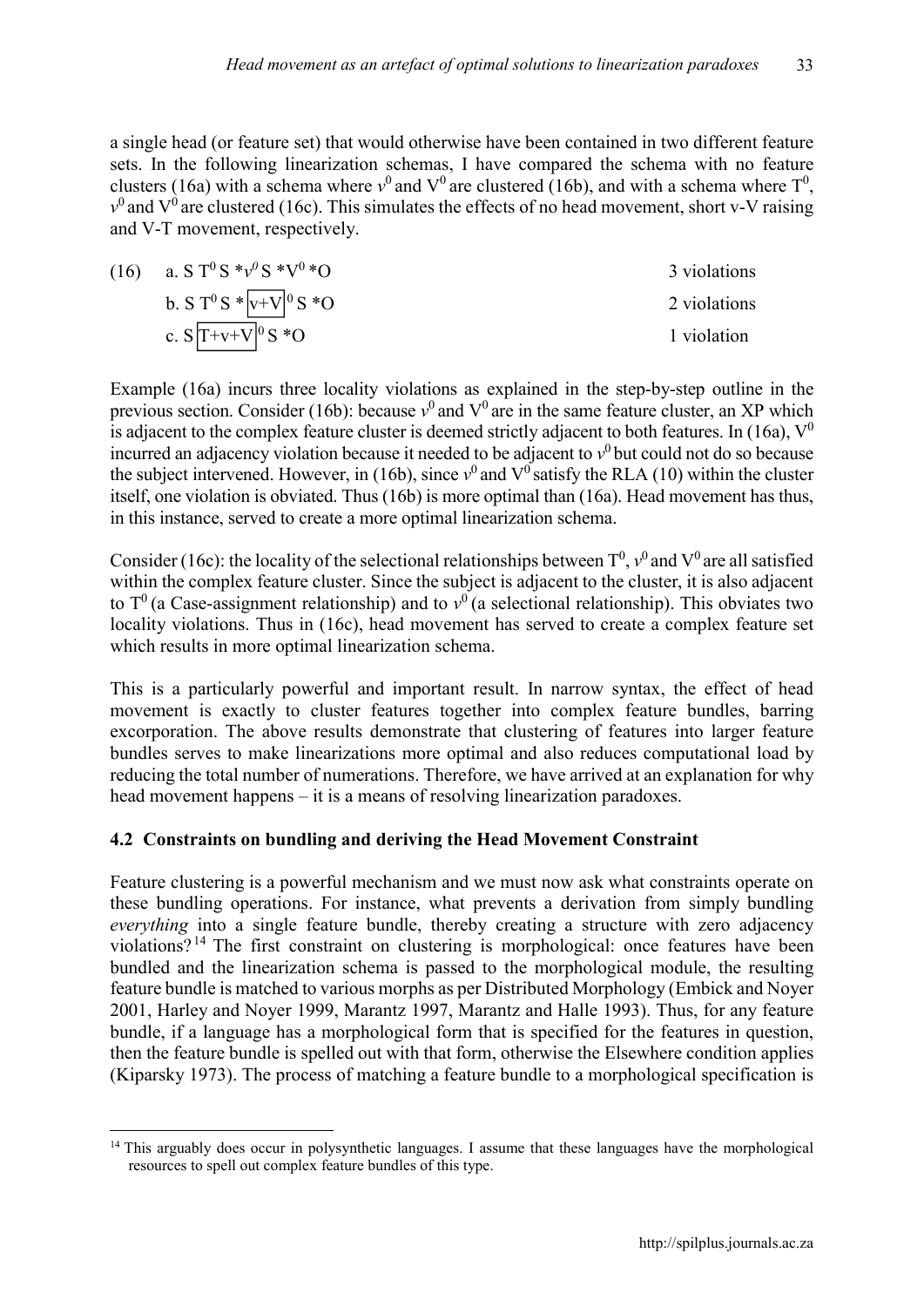handled by the Subset Principle in (17) which has been articulated many times (e.g. Harley and Noyer 1999:5, Van Koppen 2005:14).

(17) **Subset Principle:** Spell Out of a syntactic feature bundle occurs by matching the features to the specification of a "phonological shape". Insertion occurs when the morph matches all or a subset of the features in the bundle. Where there is more than one candidate morph, the most highly specified wins.

Here is an example of how the Subset Principle operates:

(18) a.  $[+V^{Say} + T^{-Finite}] \approx$  (to) say b.  $[+V^{Say} T^{3sg}] \approx$  (she) says c.  $[T^{3sg}] \approx$  (she) does [do-support]

Suppose that a feature bundle includes a verbal feature with associated lexical denotations of *saying* as well as a non-finite  $T^0$  feature (18a). The morphological component would match this feature bundle to a lexical item, namely the infinitive verb *(to) say*. Similarly, if the feature bundle included a  $T^0$  feature specified for 3sG, then it could be matched to the finite verb *says* (18b). Finally, if the feature bundle consisted solely of a  $T<sup>0</sup>$  feature specified for 3sG without any lexical verbal features, then it is possible, in English, to match it with a dummy verb *does* which is able to lexicalize verbal finiteness on  $T<sup>0</sup>$  without carrying any lexical verbal information. Naturally, this is a morphological resource that is available in English for historical reasons, but is crucially absent in Germanic V2 languages, for instance. Consequently, we can claim that, in addition to the Subset Principle, the available morphological or lexical resources of a language constitute an important constraint on feature bundling. In answer to the question posed above as to what prevents a derivation from bundling *everything*, the answer lies in the fact that a language invariably will lack a morph to spell out such a mega feature bundle<sup>15</sup>.

Another likely constraint on bundling of features which has wide empirical support is the Head Movement Constraint (HMC; Travis 1984). As noted previously (cf. section 2), the HMC was originally formulated as a restriction on head movement, namely that a head may move to the head immediately dominating it. Usually, the HMC is read in conjunction with a ban on excorporation which together entail that a head may not "skip over" any intervening heads, but must necessarily adjoin to each head successively and then may pied-pipe to the next higher position. It was subsequently incorporated into the principle of Relativized Minimality (Rizzi 1991). Effectively, what this means is that head movement is dependent on the existence of a selection relationship between the feature bundles in question, i.e. a head (feature bundle) may only undergo head movement to a head (feature bundle) that immediately selects it.

From the perspective of the current analysis, the HMC also plays an important role in constraining the bundling of features: features (or bundles of features) may only be bundled in the process of a derivation if they are in a selection relationship. Thus in (19), where A selects

1

<sup>&</sup>lt;sup>15</sup> An anonymous reviewer argues that Elsewhere effects will ensure that a bundle of features is always spelled out and that consequently the lexicon will not necessarily constrain bundling. However, s/he also points out that in Distributed Morphology, competition between different realization occurs at the morpheme level, not the word level. Thus, Elsewhere effects can still apply in competition for morphemes, even if they do not apply at the word level. This suggests that the notion of 'lexical blocking' that I utilise here falls strictly outside the Distributed Morphology framework. I will leave it to future research to flesh out these implications.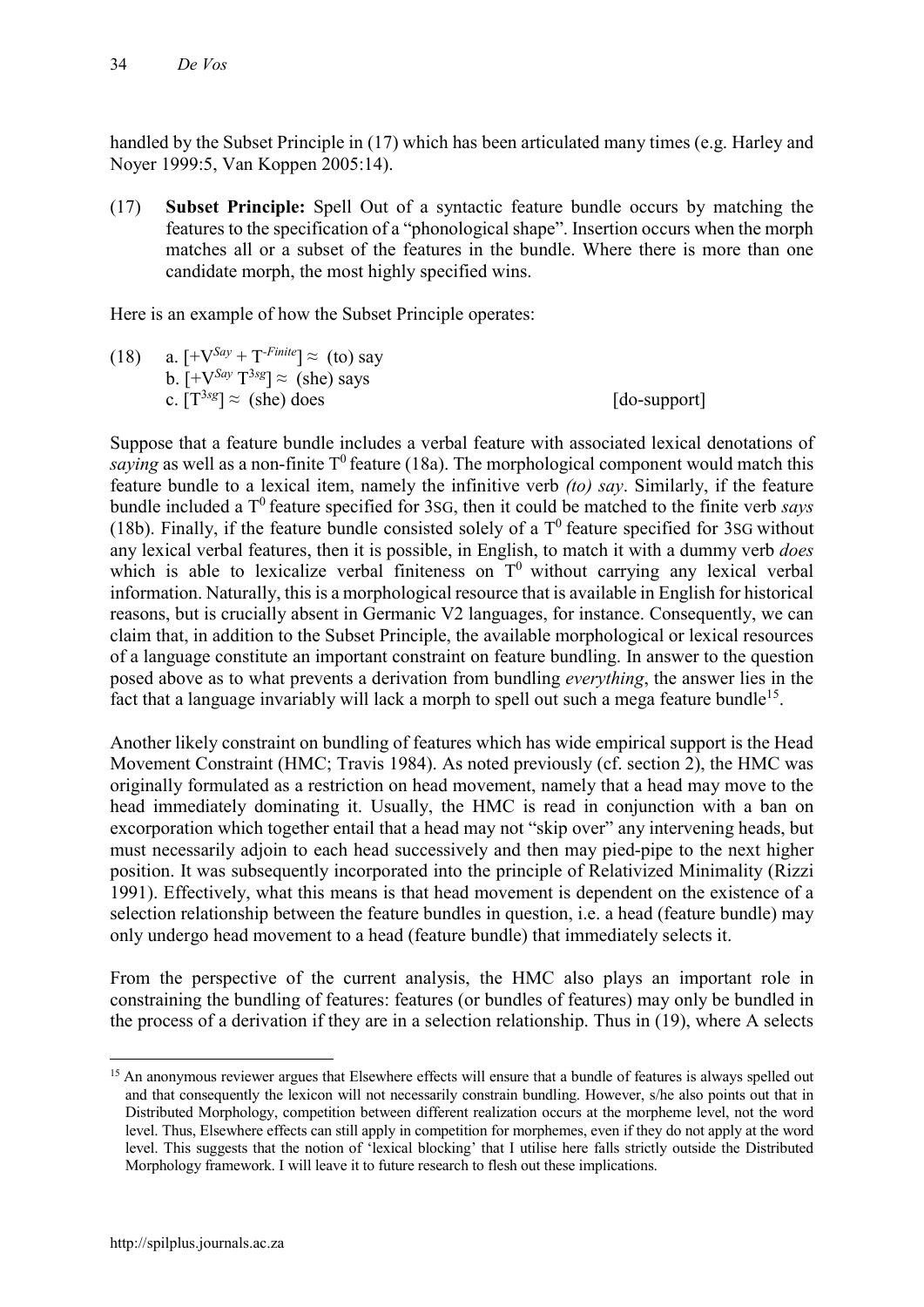B selects C, well-formed bundles are those in (19b): (A,B), (B,C) and (A,B,C). In each instance, there is a selection relation between the bundled items. Also note that, at this stage, it does not matter whether A, B and C are atomic features or whether they are themselves feature bundles. However, a bundle (A,C) is ill-formed because neither A nor C selects the other. In this way, the HMC acts to constrain the creation of feature bundles in the derivational component of the grammar.

(19) a. 
$$
A \rightarrow B \rightarrow C
$$
  
b.  $(A+B)^0$ ,  $(B+C)^0$ ,  $(A+B+C)^0$ ,  
c.  $*(A+C)^0$ 

While the HMC is sufficiently supported empirically to allow it to be adopted as a stipulation, I think we can go one better. The HMC can be derived from the assumptions I have already outlined within the current framework, in other words, the HMC does not need to be stipulated but follows from first principles. To this end, consider (20), based on the relations in (16). (20a/b) represents HMC-licit combinations equivalent to short v-V raising and V-T raising, respectively.



Now, suppose that  $T^0$  and big  $V^0$  are bundled together, excluding little  $v^0$  from the resultant bundle (20c). The result is, in effect, a HMC violation. I have illustrated this informally with an arrow to demonstrate how big  $V^0$  has apparently skipped a head. The resulting linearization schema is listed in (20c). The subject precedes  $T^0$  according to the same logic as the previous examples; since  $T^0$  determines the Case of the subject, a copy of the subject also follows the T+V feature bundle. Importantly, however, although  $T^0$  selects little  $v^0$ , they cannot be adjacent because a copy of the subject is already adjacent to  $T^0$  (i.e. one violation of locality). Similarly, a copy of the subject follows little  $v^0$  where it intervenes between little  $v^0$  and  $V^0$ , incurring another violation of locality. (Note how a copy of big  $V^0$  is required after little  $v^0$ , even though big  $V^0$  is bundled with T: in a sense, it appears that bundling  $T^0$  and  $V^0$  in violation of the HMC has little impact on the number of locality violations.) Therefore, (i) head movement/ feature bundling serves to make linearization patterns more optimal, and (ii) HMC-violating movement/bundling does not lead to more optimal linearizations. Consequently, the effect of the HMC is derived from linearization considerations.

This result is important because it demonstrates that a representation which violates the HMC is less optimal than one which does not. Consequently, the effect of the HMC can be derived within the current framework and it does not need to be stipulated independently. Moreover, the system inherently provides a rationale for head movement – something that was lacking in the Principles & Parameters and Minimalist frameworks – namely the need to optimize linearization.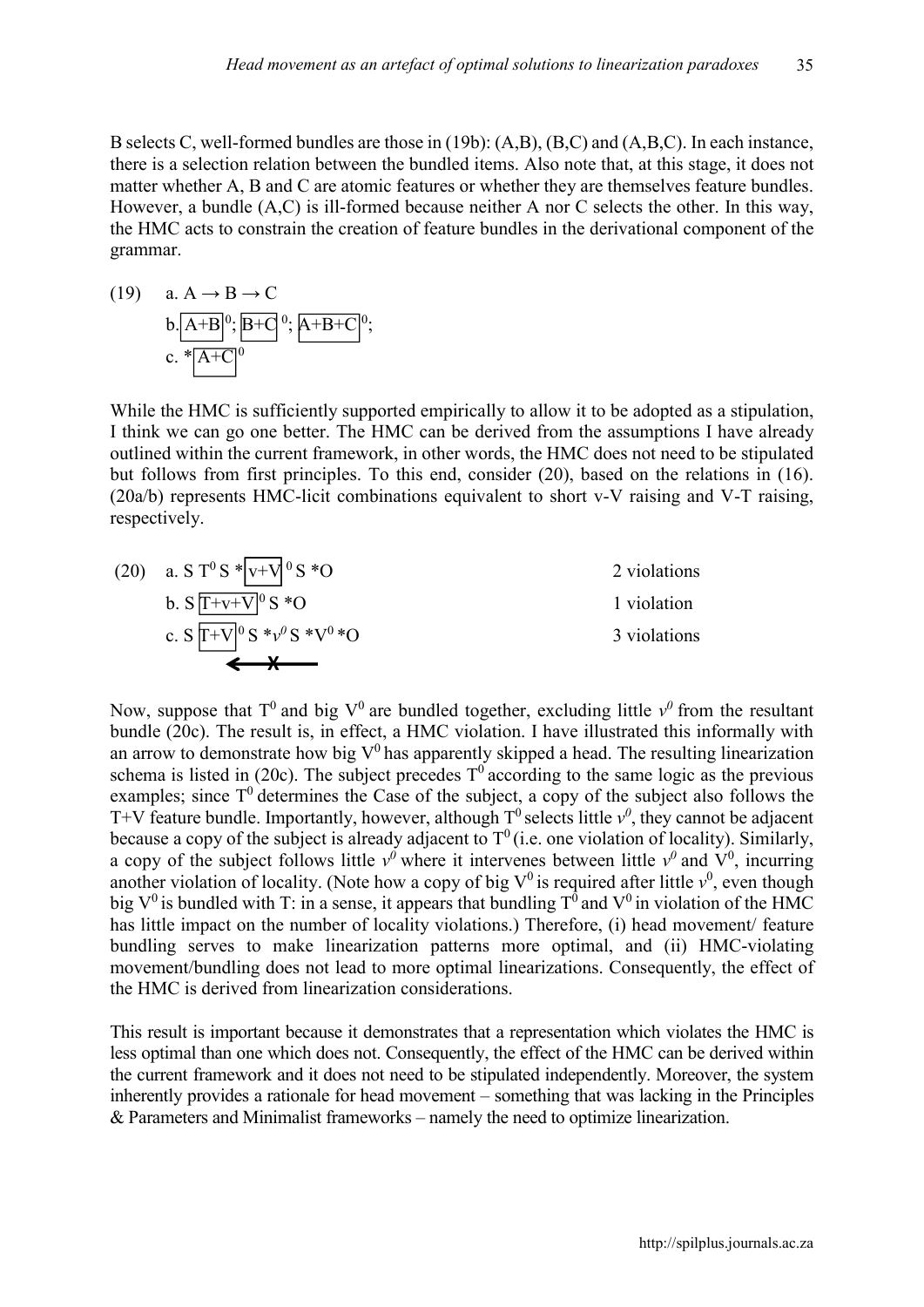# **Part II**

At the beginning of this paper, I asked you to accompany me on a journey into a theoretical space where linearization of syntactic relations occurs via a one-to-one, pairwise mapping from relations to linear order. I have demonstrated that partial orders introduce points of tension where orderings become less optimal. I have also demonstrated that under this system, bundling of features functions to make linearizations more optimal. In effect, what this means is that head movement and the HMC are deep properties of the language computation system, following from principles of linearization. In the following sections, I will outline how head movement applies in a number of instances and how it is sometimes blocked by the morphological properties of the languages in question.

# **5. V-T raising: The differences between English and French**

The parametric difference between verb movement in English and French (21) is well known: in French, a finite verb occurs to the left of an adverbial as a result of V-T raising; in English, the finite verb must occur to the right either because V-T raising is covert or because tense lowers from  $T^0$  to V (Chomsky 1995b); or, in a lexicalist system, the pre-existing features of the verb are checked *in situ* with AGREE.

(21) a. *Je mange* <toujours> \**Je <toujours> mange* b.  $*$ I eat <always> I <always> eat

### **5.1 French V-T raising**

Cinque (1999) proposes that adverbs are phrases selected for the functional hierarchy as illustrated by the tree in (22). In this particular case,  $T^0$  selects Adv<sup>0</sup> which selects vP. The adverbial is located in the specifier of AdvP which has a null adverbial head (Cinque 1999). Thus, AdvP acts like any other functional head. The relevant relations are listed in 22(a-g).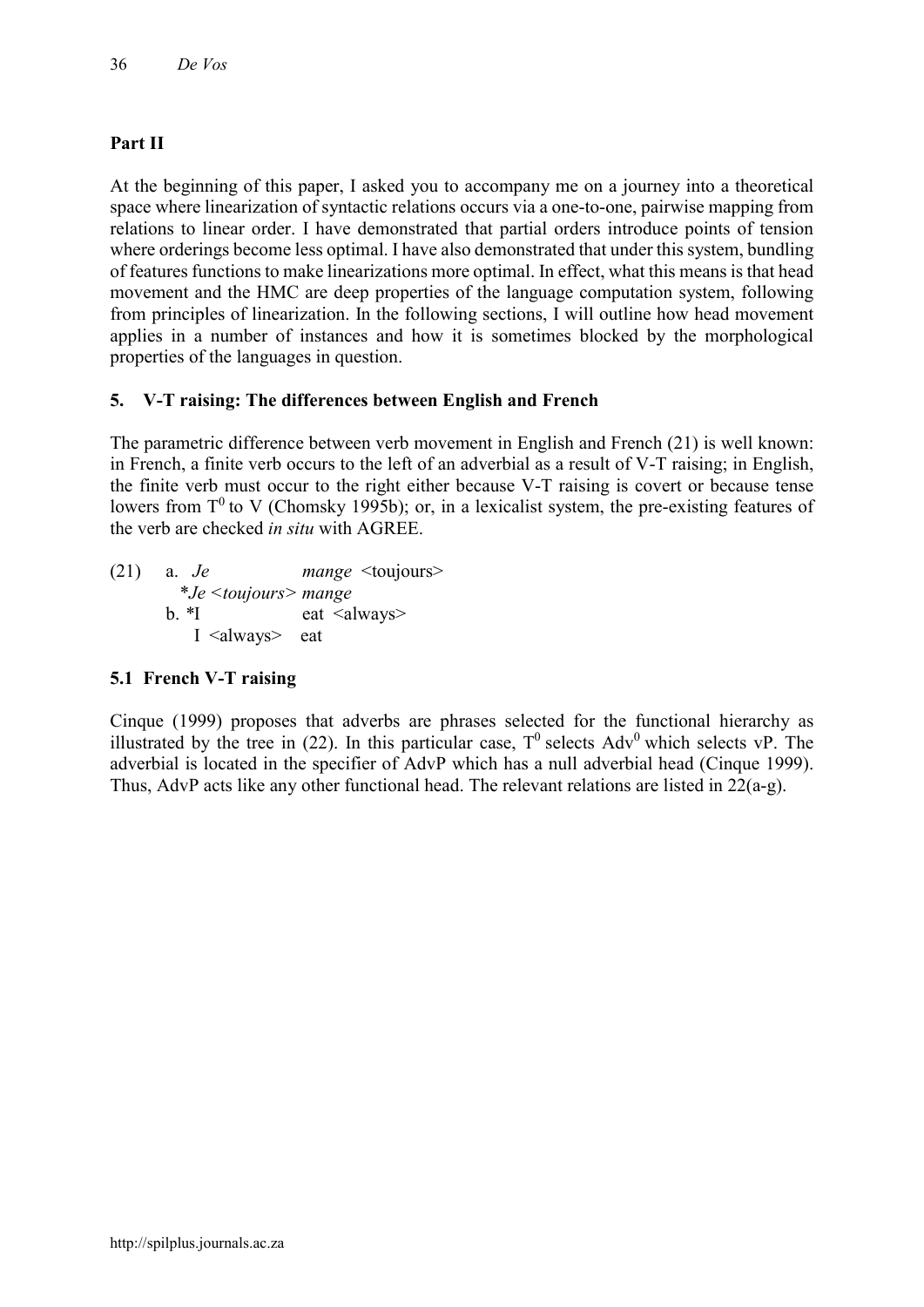(22)



Linearization of these syntactic relations proceeds as follows: one resulting linearization schema is listed in (23a). From the RPA (7),  $T^0$  > Adv<sup>0</sup> >  $v^0$  > V<sup>0</sup>. However, since both  $v^0$  and the adverbial in SpecAP are selected by  $Adv<sup>0</sup>$ , an ordering paradox arises between them. Since it is not possible that both can be right-adjacent to  $Adv<sup>0</sup>$ , one of them must be in a non-local position. This is indicated on the constituent by an asterisk. Similarly, the subject is part of a multivalued dependency: it is selected by  $v^0$  and is also assigned Case by  $T^0$ , as well as checking  $\phi$  features on  $T<sup>0</sup>$ . The linearization schema in (23a) has three violations of the RLA (10).

However, an alternative linearization schema would be to cluster selectional relationships into a single feature bundle, as outlined in the previous section, yielding (23b). The advantage of this schema is that the selectional features of  $T^0$ ,  $Adv^0$ ,  $v^0$  and  $V^0$  meet the requirements of the RLA (10) by virtue of being local within the feature bundle. This feature bundle can be matched to a corresponding morphological form in the lexicon. Consequently, the linearization schema with the fewest locality violations is spelled out.

This schema results in the verb preceding the adverb because the ability to be clustered is dependent on the features in question being heads, as is standard in head movement accounts. Thus, it is possible for a null adverbial head  $Adv<sup>0</sup>$  to be incorporated into the verb-head cluster but the adverbial phrase itself must remain outside the complex head. However, since Adv<sup>0</sup> is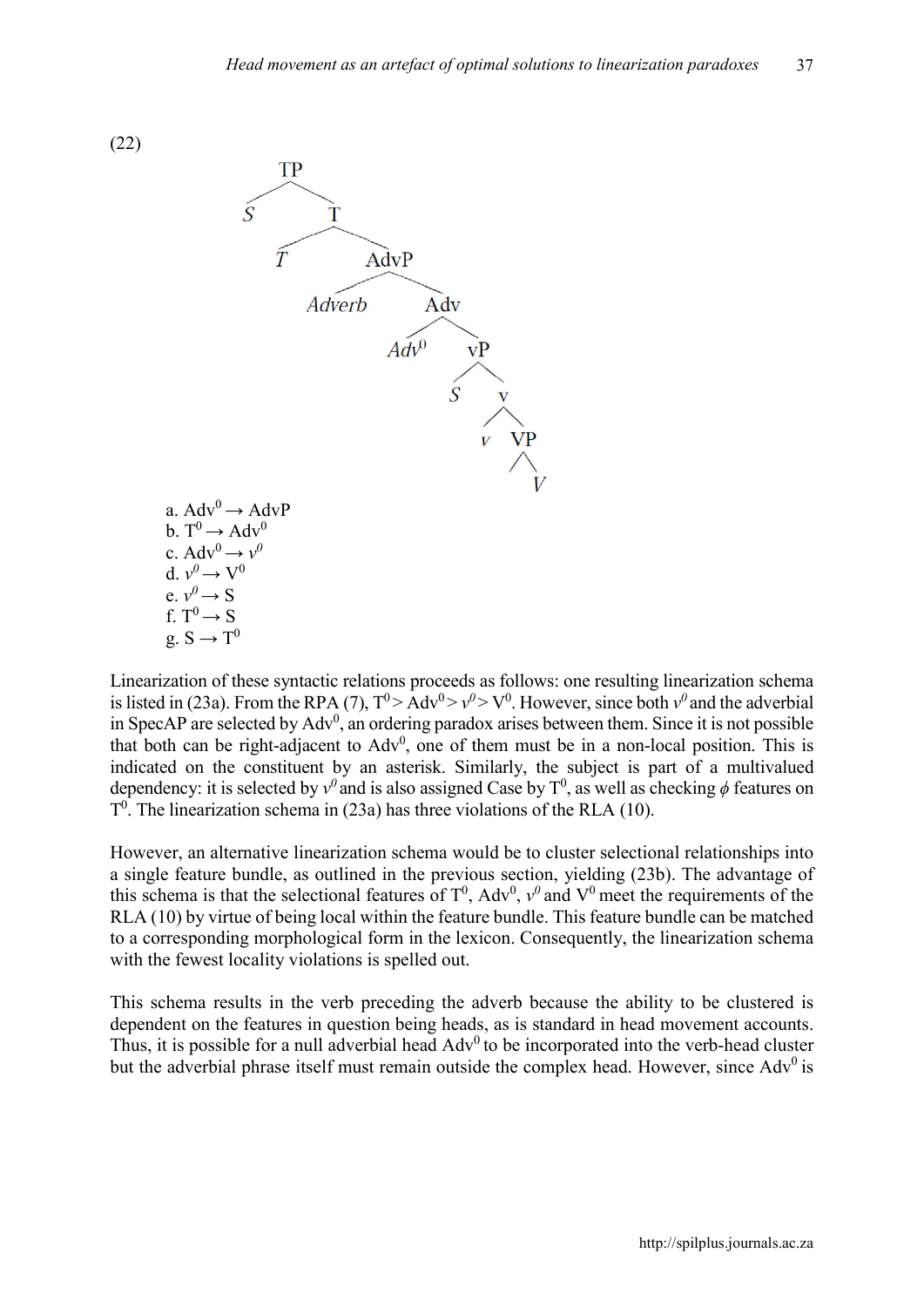incorporated inside the complex head, it follows from the RPA (7) that the adverb must follow the complex verbal head. This results in a French-type V-T order<sup>16</sup>.

(23) a. S T0 S \*Adv0 Adv \**v0* S \*V0 3 violations b. S T+v+V+Adv 0 Adv \*S 1 violation

#### **Spelled out as:**

 $S\left[T+v+V+Adv\right]^0 S Adv$ *Je mange t souvent*

#### **5.2 English** *v-in-situ*

I have outlined a system that explains head movement, however, the RPA (7) is a very strict assumption that ensures all movements are "overt". Although this assumption may be too strong, I will maintain it in order to push the proposal to its limits. English thus poses a challenge to a strict interpretation of the RPA  $(7)$  because English has only  $v^0$ -V raising and no V-T movement. To derive English word order, I will capitalize on a theoretical distinction with respect to the syntax and semantics of adverbs.

In contrast to a Cinque-style approach to adverbials, the standard view of adverbs is that they are adjuncts outside the backbone of the functional hierarchy. Exemplars of this approach are Ernst (2002) and Nilsen (2003). For example, within the approach of Ernst (2002), adverbial adjuncts "attach to" the nodes in a tree with which they are semantically compatible, i.e. adjuncts select their hosts<sup>17</sup>. In fact, this property does not distinguish Ernst's system from that of Cinque: in both, an AdvP might select a vP – or another relevant node – and this is important for their semantics. What differentiates the approaches is that in Cinque's framework, the AdvP is itself selected by a dominating node in the functional hierarchy whereas in Ernst's framework, the AdvP remains unselected. Given that these two adverb theories both seem to be supported by substantial evidence, and since this latter relationship does not seem to have any semantic import, I propose that it be parameterized: in French, AdvPs are selected by a dominating node; in English, they are not<sup>18</sup>.

**<sup>.</sup>** <sup>16</sup> It may be objected that the derivation requires a null adverbial head to be incorporated into a verb. In fact, this issue exists within standard models of V-T raising anyway: the HMC requires that  $V^0$  incorporates into the head of AdvP on its way to  $T^0$ . Thus the model I am proposing here is not substantially different to the standard theory in this regard. In addition, there is no intrinsic reason why verbs cannot incorporate adverbial semantics as is illustrated by English verbs of walking which arguably incorporate manner adverbial heads, e.g. *amble*, *promenade*, *strut* vs *walk*.

 $17$  An anonymous reviewer points out that within a Bare Phrase Structure (Chomsky 1995a) approach, if any category selects its host it must also project. This entails that adjuncts do not select their hosts. Unfortunately, the means of formally representing an adjunction relationship is beyond the scope of this paper. It seems clear to me that one alternative, namely that the adjunct is selected by the host, is unlikely given that adjuncts do not behave like other selected categories such as, say, complements. This leaves open the possibility that, for instance, the adjunct is not related by a partial order at all (which might undermine the premise of Bare Phrase Structure) or that the host and adjunct mutually select each other, thus mutually projecting. Unfortunately, given the lack of consensus on this issue in the literature, I do not want to commit myself on any of these issues in this paper, although they do impact on the analysis. Rather, I choose to work with the accepted tree-structure for adjuncts, namely that they do not project.

 $18$  For space reasons, I will not offer any evidence that this is the case other than that the difference seems to be purely formal, making no semantic difference, and that it obtains the correct word order. Indeed, there may be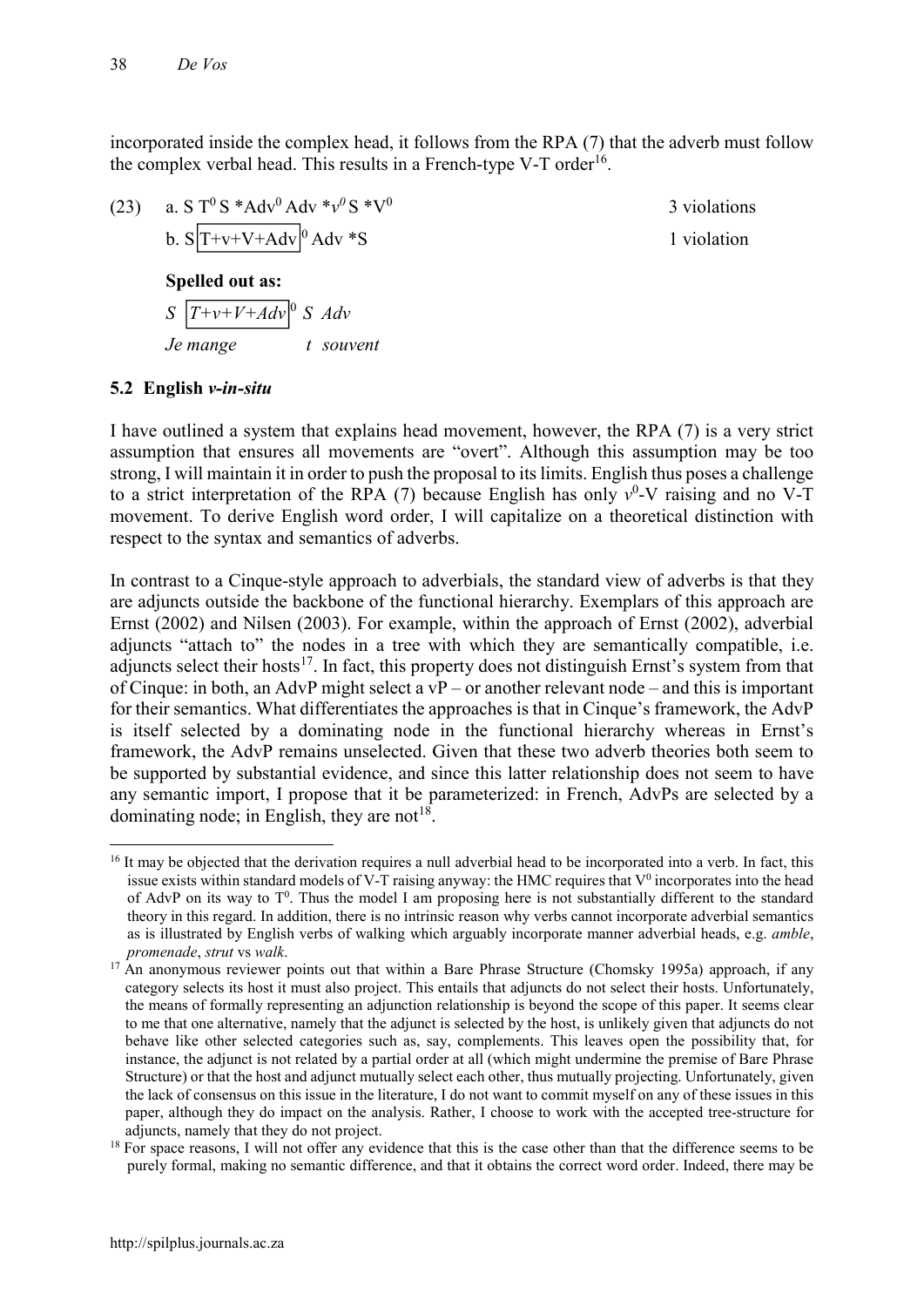With this proviso in place, a syntactic tree of an English vP adverbial is represented in  $(24)$ , and whose syntactic relationships are represented beneath it.



1



If one focuses on the relevant relationships between  $T$ ,  $v^0$  and the adverb, it can be seen that both  $T^0$  and Adv<sup>0</sup> select  $v^0$  and thus, by the RPA (7), both must precede  $v^0$ . However, since only one of them could be left-adjacent to  $v^0$ , the resulting linearization schema will yield a violation of the RLA (10):  $T^0$  > Adv<sup>0</sup> > \**v*<sup>0</sup>. Similarly, as for all the previous examples, the subject induces a series of locality violations. One possible linearization is illustrated in (25a).

| (25) | a. S T <sup>0</sup> S Adv <sup>0</sup> Adv $*v^0$ S $*V^0$ | 2 violations |
|------|------------------------------------------------------------|--------------|
|      | b. S Adv <sup>0</sup> Adv $\sqrt{\frac{1 + v + V}{0}S}$    | 1 violation  |
|      | Spelled out as:                                            |              |
|      | $S Adv^0 Adv \qquad  T+v+V ^0 S$                           |              |
|      | always eat                                                 |              |

As outlined at the beginning of this article, when selecting heads are clustered into a single feature bundle, the number of violations is correspondingly reduced as in  $(25b)$ . Adv<sup>0</sup> selects the adverbial in its specifier and is spelled out immediately adjacent to the adverbial;  $Adv<sup>0</sup>$ selects  $v^0$  but cannot be adjacent to it because of the intervening adverbial; similarly the subject checks  $\phi$  features on T<sup>0</sup> but cannot be adjacent to the subject because of the intervening Adv<sup>0</sup>

alternative ways of deriving head movement in the system I am proposing; I would prefer to leave these as questions for future research.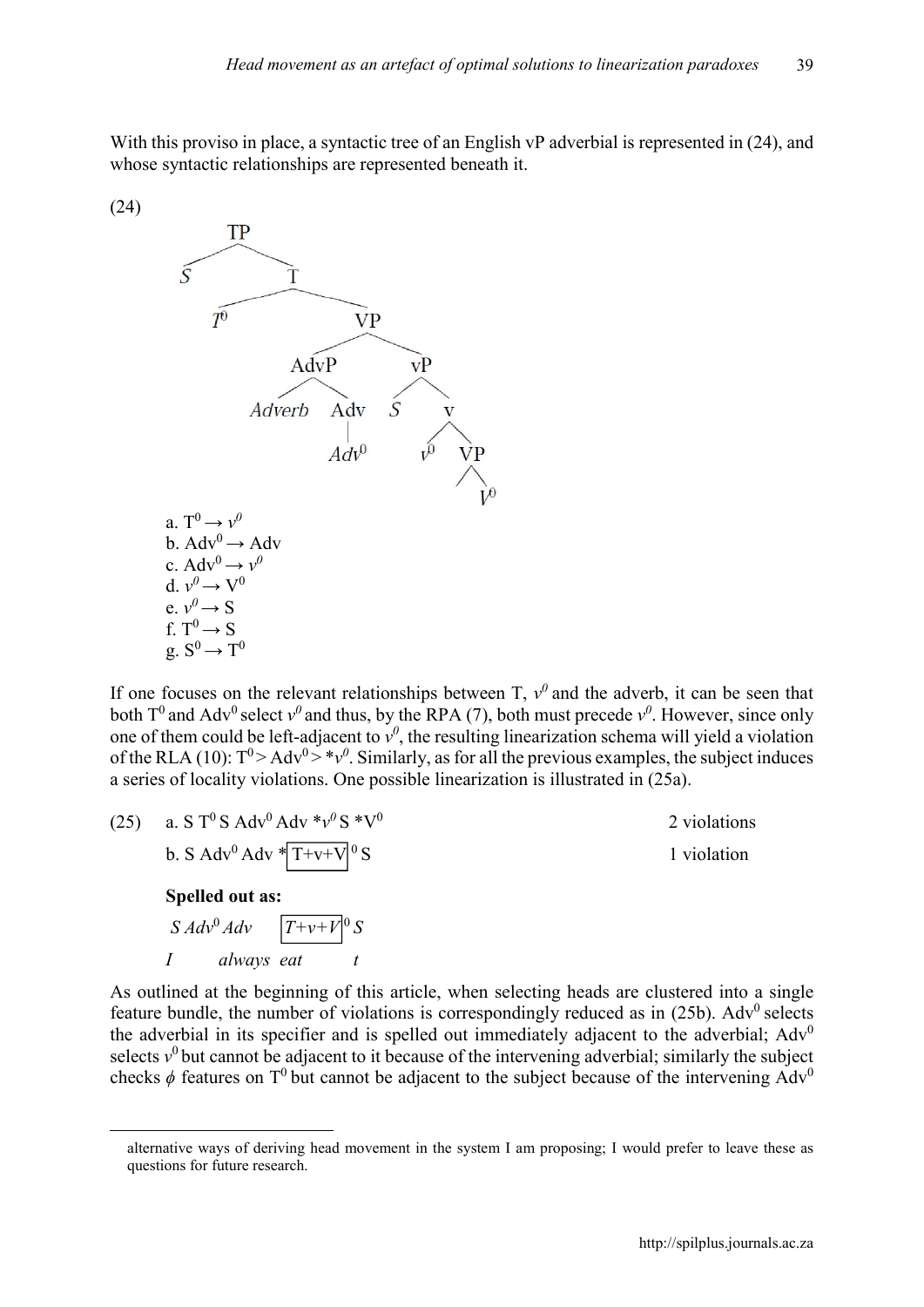and adverbial. When (25b) is spelled out, the adverbial precedes the inflected verb, thus mimicking lack of verb-raising in English $19$ .

The analysis thus derives the distinction between French and English from a difference in the syntax of adverbs<sup>20</sup>. This makes the analysis substantially different to traditional head movement analyses which emphasize the verb's dynamism. Aside from the fact that it derives head movement from general linearization principles, one advantage of this analysis is that it derives tense-lowering effects in English. This contrasts with the traditional head movement approach which, in the absence of head movement, also requires tense lowering or similar additional machinery.

### **6. Negation and head movement**

The story of English and French verb-raising would not be complete without a discussion of how negation and head movement interact.

#### **6.1 French negation**

French negation is different to other French adverbials because it includes a negative prefix on the verb with a negative adverbial phrase following the verb. In colloquial usage the negative prefix is sometimes dropped.

- (26) *Je ne mange pas*/*plus*/*rien*/*aucune* I NEG eat.1SG.PRES not/more/nothing/at all 'I am not eating (anymore/anything/at all)' (French)
- (27) *Je sais pas* I know.1SG.PRES not 'I don't know' (French)

The version of the standard analysis is illustrated by (28) where  $V^0$  adjoins to the negative prefix and then raises to  $T^0$ . The structure of French negation is thus largely identical to the structure for French adverbs except that  $Adv^0$  is null while  $Neg^0$  *ne* has morphological content. Thus, we can reasonably characterize the syntactic relationships involved as:  $T^0$  selects Neg<sup>0</sup> which selects an overt negative adverb (*pas, rien, aucune, etc.*) in its specifier; Neg<sup>0</sup> also selects vP.

**<sup>.</sup>** <sup>19</sup> One might ask why  $Adv^0$  is not clustered into the complex head as it was with French. In French,  $Adv^0$  was selected by T<sup>0</sup> and thus it *had* to be in the complex head; were it not, the complex head would not be able to be constituted in the first place. In English, Adv<sup>0</sup> is not selected by  $T^0$  and therefore it is possible to create a complex head that excludes  $Adv^0$ . An additional question that arises is why  $Adv^0$  is necessarily excluded in English. One answer might be that its inclusion is not motivated and therefore its inclusion could violate a "least effort" principle. Another type of answer might be that if  $Adv<sup>0</sup>$  is included it may yield additional violations. I leave this for future research.

<sup>&</sup>lt;sup>20</sup> An anonymous reviewer queries whether this is a trivial difference insofar as in English,  $T^0$  selects  $v^0$  but in French,  $T^0$  can select either Adv<sup>0</sup> or  $v^0$ . It seems to me that this is an inevitable consequence of adopting a functional hierarchy approach to adverbials – whenever a particular adverbial is absent, a selecting head must necessarily select the "next category down". On the other hand, if one assumes that all functional heads are present in the syntax, even if they are not filled, then the problem dissipates. Another possibility is that selection operates on a subset principle (perhaps derived via Armstrong's axioms (1974)) whereby if  $T^0$  selects Adv<sup>0</sup> and Adv<sup>0</sup> selects  $v^0$  then T<sup>0</sup> also transitively selects  $v^0$ .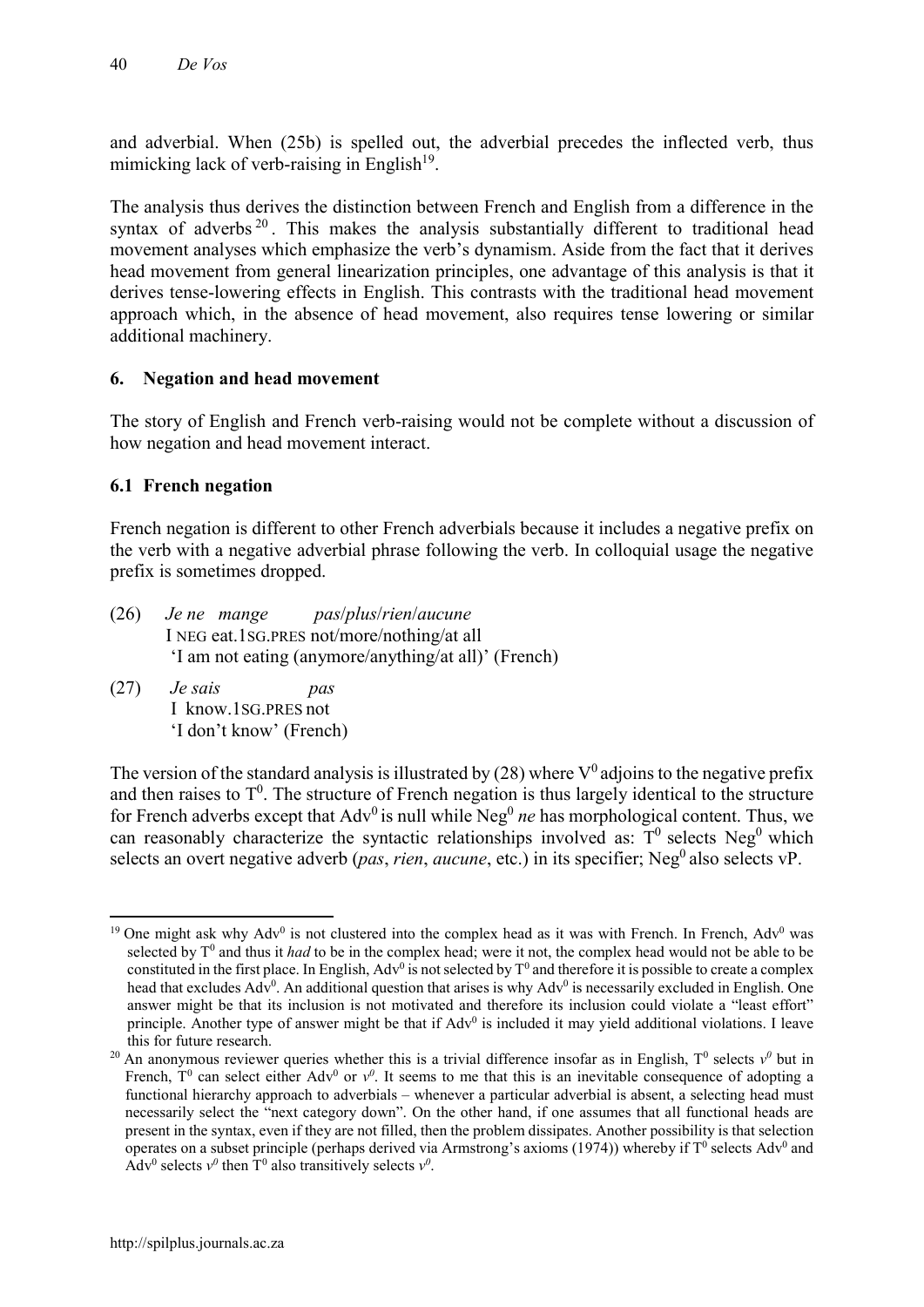



By the RPA (7), a possible linearization schema is represented in (29a). Since both the subject and Neg<sup>0</sup> are in syntactic relationships with T, one of them cannot be adjacent to T and incurs a violation by the RLA (10); the negative adverb is right-adjacent to  $Neg<sup>0</sup>$  and thus intervenes between Neg<sup>0</sup> and  $v^0$ , yielding another violation. As for the other examples, clustering of selected heads into a single complex feature bundle reduces locality violations and creates a more economical linearization schema (29b). This complex feature bundle is matched to morphological representations in the lexicon: it so happens that French negation has a bound morpheme that affixes to verbs and thus the negated complex head can be spelled out.

(29) a. S T<sup>0</sup> S \*ne<sup>0</sup> pas \* $v^0$  S \*V<sup>0</sup> 3 violations b.  $S$  $ne+T+v+V$ <sup>0</sup> S \*pas 1 violation **Spelled out as:**   $S$  *ne*+*T*+*v*+*V*<sup>0</sup> *S pas* 

*Je ne sais t pas*

It is also possible to create an alternative linearization schema which also yields only a single locality violation (30). In this schema, two separate complex feature bundles are created: the leftmost one clusters Neg<sup>0</sup> and  $T^0$  while the rightmost one clusters the remaining verbal features.  $ne+T<sup>0</sup>$  corresponds to a negated auxiliary and if it is in the numeration it will be chosen: the complex feature bundle is matched against the morphological resources in the lexicon. If the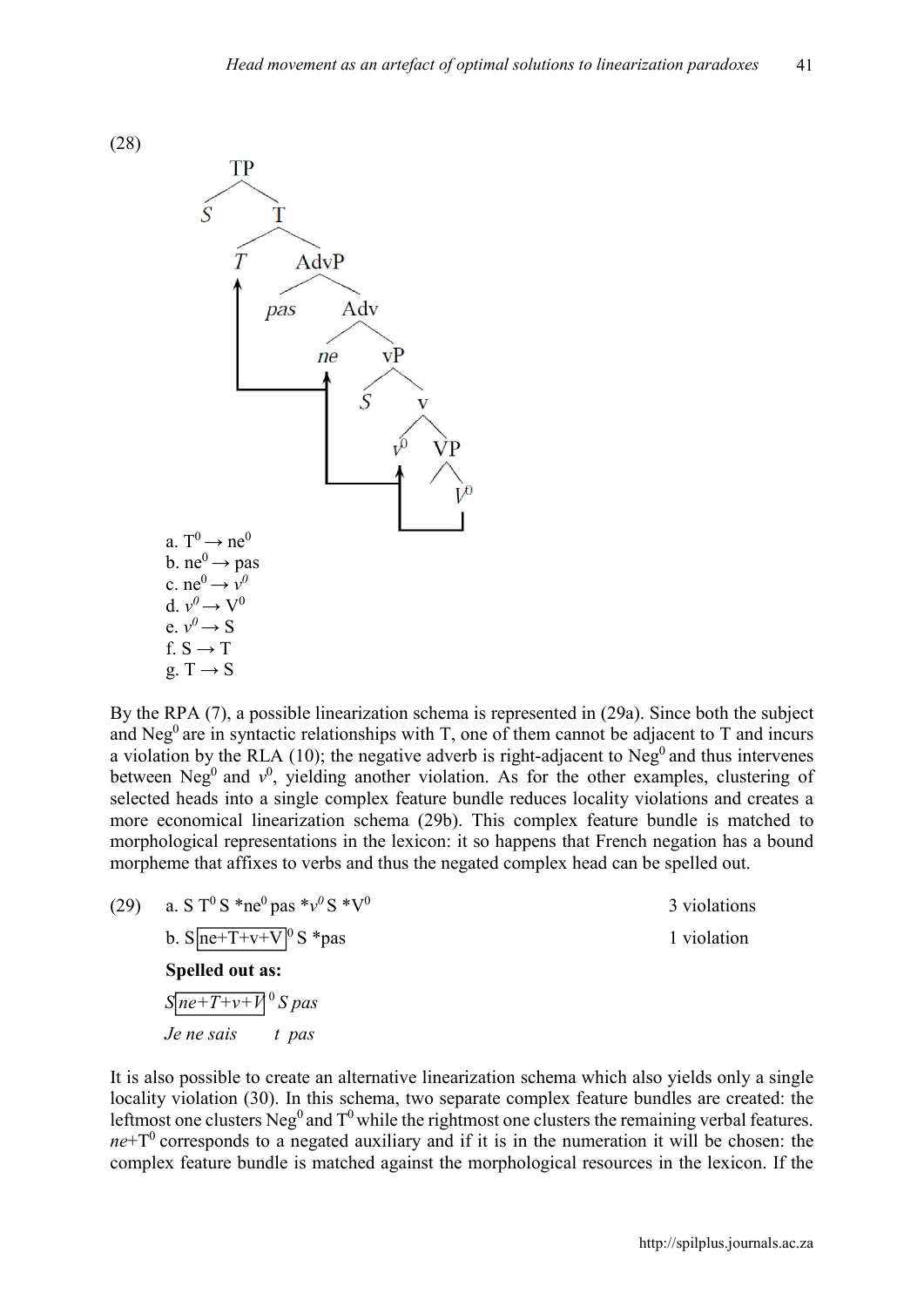numeration does not include a negated auxiliary, then this linearization schema will crash and yield a null result. This reliance on morphological resources in order to spell out optimal linearization schemas will play an important role in English negation.

(30) a. S ne+ $T^0$  S \*pas v+ $V^0$  1 violation

### **Spelled out as:**

 $S[ne+T]$ <sup>0</sup>  $S$   $*pas[v+V]$ *Je n'ai t pas etudié* 'I didn't study'

### **6.2 English negation and T-lowering**

English negation behaves very differently to other English adverbials: negation induces blocking effects and do-support which other adverbials do not.

- (31) a. James saw the peaches
	- b. James <\*saw> not <\*saw> the peaches
	- c. James did not see the peaches

The fundamental insight into this phenomenon is that in English, negation is a head and thus interrupts the relation between the tense and the verbal heads. In other words, English negation is very similar in its underlying structure to French negation which also sports a negation head. The difference is that (i) English negation is either a free morpheme (*not*) or a bound morpheme  $(n't)$  by lexical stipulation, and (ii) that while French Neg<sup>0</sup> selects a negative adverbial in its specifier, English lost negative concord in Standard English in the Middle English period (Frisch 1997, Ingham 2006). The structure of English negation is taken to be similar to the tree in (32).

(32)

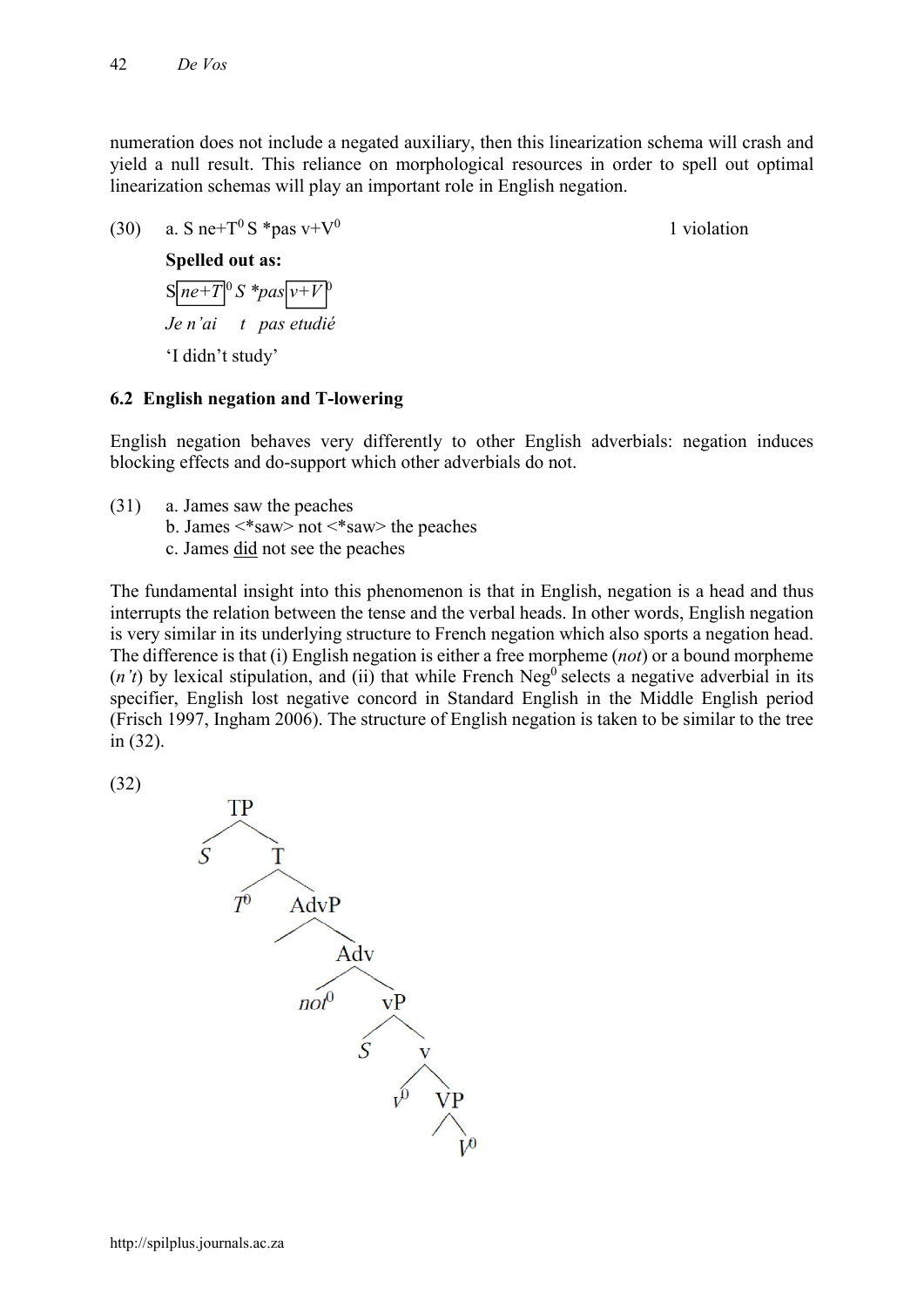a.  $T^0 \rightarrow \text{not}^0$  $\overrightarrow{b}$  not<sup>0</sup>  $\rightarrow$   $v^0$ c.  $v^0 \rightarrow V^0$ d.  $v^0 \rightarrow S$ e. S *→* T f. T  $\rightarrow$  S.

With respect to linearization, the RPA (7) yields a linearization schema where  $T^0$  > Neg<sup>0</sup> >  $v^0$ ; the subject is, as usual, involved in a multivalued dependency which forces some locality violations by the RLA (10). One possible linearization schema is illustrated in (33a). As with the previous examples, clustering of the selected heads into a single complex head reduces the range of possible violations – in this instance, to zero. Unfortunately, this complex head would be equivalent to a negated lexical verb and English lacks the morphological resources to spell out such a verb (cf. *\*eatn't*, *\*walkn't*, *\*given't*, etc.). I will return to this question below.

(33) a. S T<sup>0</sup> S \*not  $v^0$  S \*V<sup>0</sup> 2 violations b.  $S[T+neg+v+V]^0$  S 0 violations **Spelled out as:**   $S\left[T+neg+v+V\right]^0$  *S* \*James eatn't t

In the absence of being able to match the complex head to an appropriate morphological form, the linearization schema in (33a) fails to converge and alternative linearizations must be sought, even though they may be less optimal in terms of locality violations. Interestingly, there are *two*  alternative linearization schemas, both of which have one violation.

The first of these is illustrated in (34) where the verbal heads are clustered excluding  $T^0$  and Neg<sup>0</sup>. Since  $T^0$  is not immediately adjacent to Neg<sup>0</sup>, one violation of locality results. English has the morphological resources to spell out this linearization schema: the  $v+V$  cluster is matched to an infinitive verbal form; Neg<sup>0</sup> is matched to a freestanding negation and  $T^0$  is matched to the semantically underspecified verb  $do$ , yielding a do-support construction<sup>21</sup>.

(34) a. S T<sup>0</sup> S \*not  $\overline{v+V}$ <sup>0</sup> S 1 violation **Spelled out as:**  *S*  $T^0$  *S* not  $v+V^0$  *S James did t not eat t*  $\overline{a}$ 

The second of these is illustrated in (35) where, by analogy with (30),  $T^0$  and Neg<sup>0</sup> are clustered. English has the capacity to spell out such a cluster because it includes in its morphological resources a dummy verb *do* which is sufficiently underspecified to be inserted. More importantly, English also allows negation to be spelled out as an affix on tense with the form *didn't*. This allows this linearization schema to converge as a do-support construction with

 $\overline{\phantom{a}}$ <sup>21</sup> Note that other languages which lack *do* are unable to spell out  $T<sup>0</sup>$  independently in this way.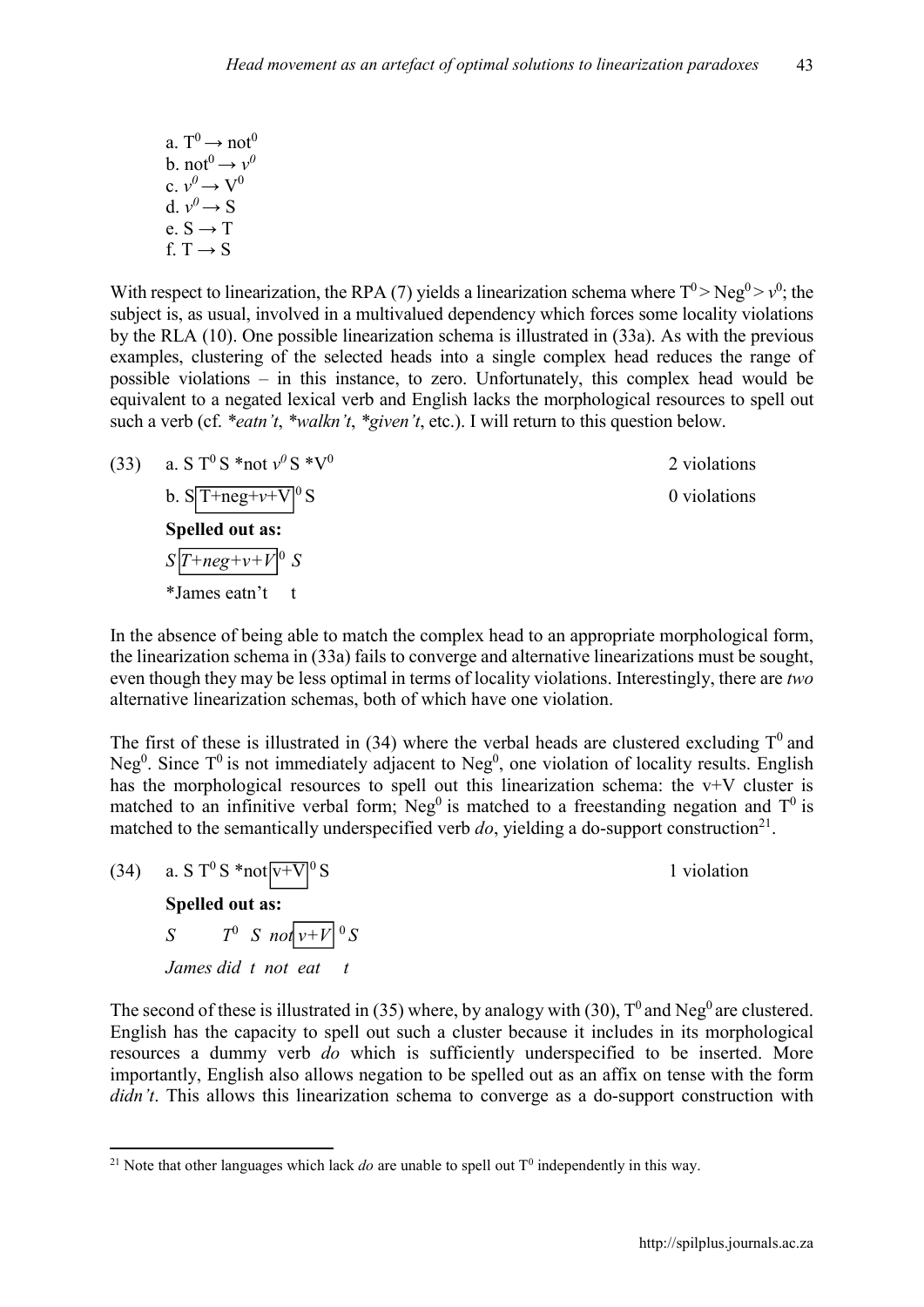contraction<sup>22</sup>. Interestingly, because both these linearization schemas incur a single violation, the analysis predicts that the contracted and non-contracted constructions should both be grammatical – which they are. The analysis thus not only derives the existence of do-support but also explains the co-occurrence of contracted and non-contracted negation.

(35) a. S T+not  ${}^{0}S \times V+V$  ${}^{0}S$  1 violation **Spelled out as:**  $S\left[T+not^{0}|S|\nu+V^{0}|S\right]$ *James didn't t eat t*

Let us also consider another possible linearization schema, this time representing "lowering". In (36), the verbal heads and tense are bundled together, excluding negation. Since negation is selected by  $T^0$ , it must follow the bundle; however, since the subject must also follow the bundle, one violation is incurred. Negation must also precede  $v^0$  and this prevents the subject from being immediately adjacent to the bundle, thus incurring a second violation. Consequently, a "tense-lowering" linearization is less optimal than do-insertion.

(36) a. S not  $*$   $T+v+V$ <sup>0</sup> S  $*$  not 2 violations **Spelled out as:**  *S not*  $*$   $T+ v+ V^0 S * not$ *\*James not ate not*

### **7. Conclusion**

This paper explored some of the implications of a relational view of syntax (De Vos 2008, 2013) with respect to head movement in order to ascertain whether the approach has the potential to raise interesting questions and shed new light on old ones.

This paper had two parts: in Part I, I explored the status of head movement and, adopting a particular view of syntactic relationships, I argued that head movement, far from being a theoretical embarrassment, is an intrinsic part of grammar. Linearization of complex syntactic relationships is mathematically difficult insofar as there may not be trivial solutions to all linearization problems, but different linearizations may be more or less optimal. Against this backdrop, the creation of complex feature bundles serves to resolve linearization paradoxes and therefore to derive more optimal linearization solutions. Head movement is thus simply a formal mechanism to create these complex feature bundles and the HMC follows from general principles – an attractive theoretical result.

 $\overline{\phantom{a}}$ 

<sup>22</sup> The occurrence of forms such as *I'll*, *she'd* and *there's* may result from bundling of features from the subject and the modal or they may also be the result of phonological reduction. In the case of forms like *she'd* and *there's*, they are (i) restricted to certain lexical items (\**the dog'd chewed the bone*), and (ii) do not co-vary with agreement respectively (*Where's my keys*; *there's lots of books on the table*). This suggests that these forms are morphologically conditioned. On the other hand, forms like *I'll* are more likely to be a result of phonological reduction since they are not restricted in their distribution: *The dog'll probably chew the bone*. I leave this to future research.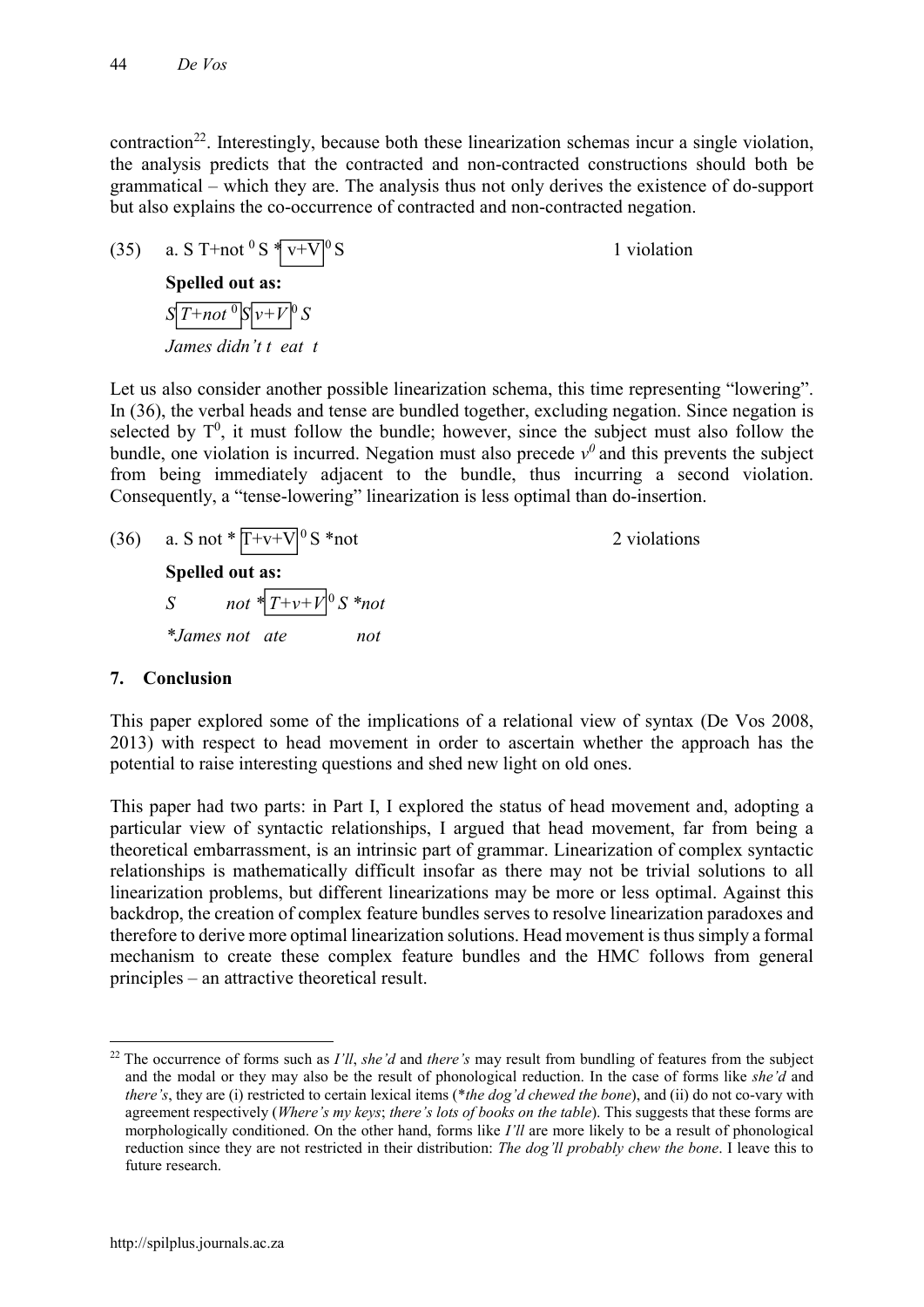In Part II, I attempted to develop some of the implications of the proposed analysis of V-T raising. The resulting insights were applied to English and French with the caveat that these languages are parameterized with respect to the way adverbials are treated. In French, adverbials follow Cinquean assumptions while, in English, I argued that they be treated as adjuncts. Although this is a stipulated difference, it should be borne in mind that it is semantically trivial and that both theoretical approaches have merit. If one adopts these assumptions, then a number of head movement effects follow, including (i) the trigger of head movement being linearization, (ii) adverbial positioning in both languages, (iii) interactions with negation and do-support, (iv) morphological blocking effects, and (v) so-called "tenselowering" in English.

### **References**

Ackema, P. and C. Čamdžić. 2003. LF complex predicate formation: The case of participle fronting in Serbo-Croatian. *UCL Working Papers in Linguistics* 15(1): 131-175.

Alexiadiou, A. and G. Fanselow. 2000. On the correlation between morphology and syntax: The case of V-to-I. In J.-W. Zwart and W. Abraham (eds.) *Studies in comparative Germanic syntax: Proceedings from the 15th workshop on comparative Germanic syntax (Groningen, May 26-27, 2000)*. Amsterdam: John Benjamins. pp. 219-242.

Armstrong, W. 1974. Dependency structures of data base relationships. In J. Rosenfeld (ed.) *Proceedings of the 1974 IFIP Congress* 74. pp. 580-583.

Baker, M. 1988. *Incorporation. A theory of grammatical function changing*. Chicago and London: The University of Chicago Press.

Bever, T. 2003. Deconstructing functionalist explanations of linguistic universals. In A. Carnie, H. Harley and M. Willie (eds.) *Formal approaches to function in grammar*: *Papers in honor of Eloise Jelinek.* Amsterdam: John Benjamins. pp. 333-352.

Bobaljik, J. 2002. Realizing Germanic inflection: Why morphology does not drive syntax. *Journal of Comparative Germanic Linguistics* 6: 129-167.

Boeckx, C. and S. Stjepanovic. 2001. Head-ing toward PF. *Linguistic Inquiry* 32: 345-355.

Bury, D. 2007. Verb movement and VSO-VOS alternations. *UCL Working Papers in Linguistics* 19: 77-92.

Chomsky, N. 1991. Some notes on economy of derivation and representation. In R. Freidin (ed.) *Principles and parameters in Comparative Grammar*. Cambridge, MA: MIT Press. pp. 417-454.

Chomsky, N. 1993. A Minimalist program for linguistic theory. In K. Hale and S.J. Keyser (eds.) *The view from building 20: Essays in linguistics in honour of Sylvain Bromberger*. Cambridge, MA: MIT Press. pp. 1-52.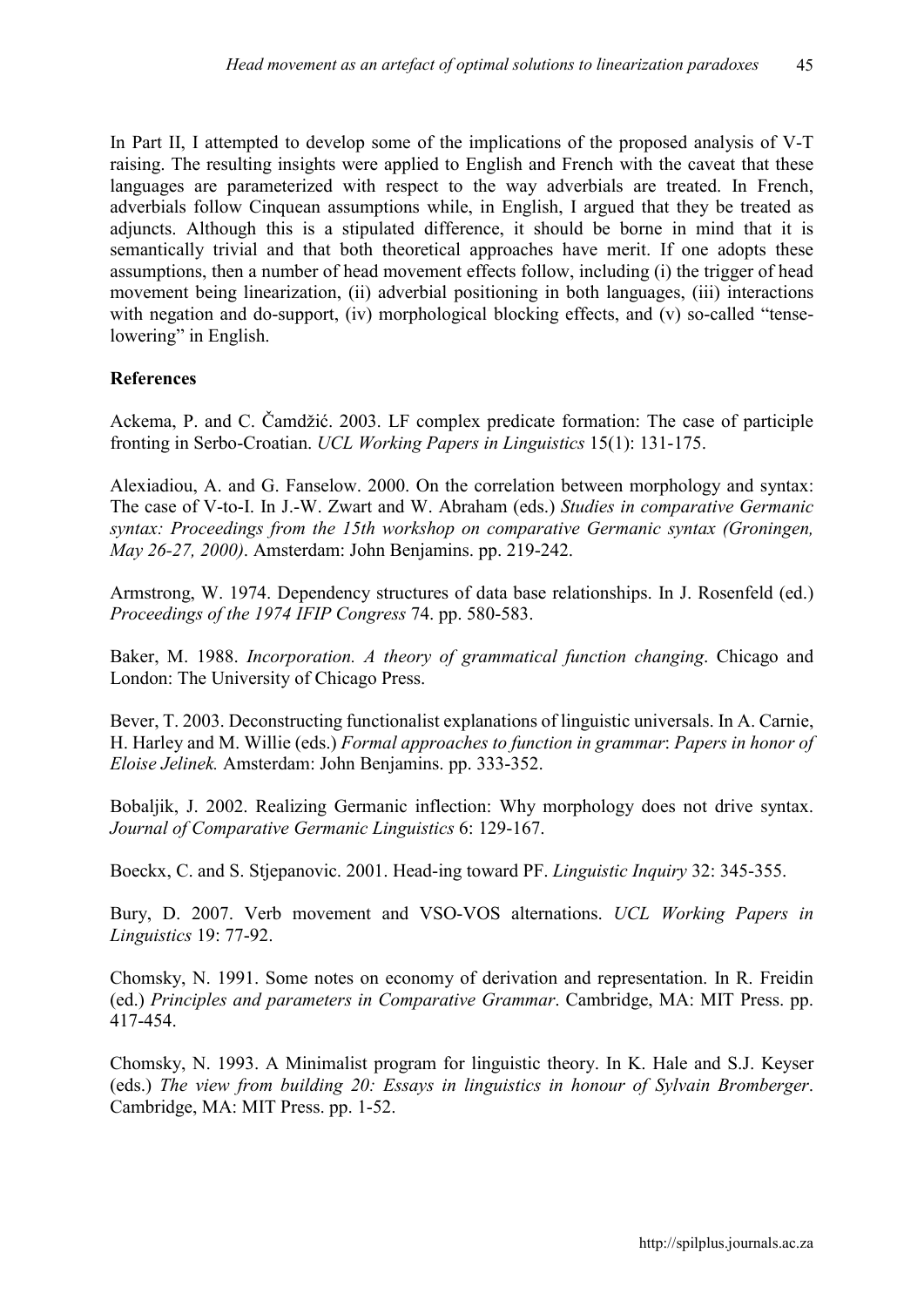Chomsky, N. 1995a. Bare phrase structure. In G. Webelhuth (ed.) *Government and binding theory and the Minimalist program*. Cambridge, MA: Basil Blackwell. pp. 383-439.

Chomsky, N. 1995b. *The Minimalist program*. Cambridge, MA: MIT Press.

Chomsky, N. 2001. Derivation by phase. In M. Kenstowicz (ed.) *Ken Hale: A life in language*. Cambridge, MA: MIT Press. pp. 1-52.

Cinque, G. 1999. *Adverbs and functional heads: A cross-linguistic perspective*. New York: Oxford University Press.

Cornell, T. 1996. Model-theoretic syntax. *GLOT International* 2: 3-7.

De Vos, M. 2008. Deriving narrow syntax from principles of lexical organization. *Lingua* 118: 1864-1899.

De Vos, M. 2013. Afrikaans mixed adposition orders as a PF-linearization effect. In T. Biberauer and M. Sheehan (eds.) *Theoretical approaches to disharmonic word orders*. Oxford: Oxford University Press. pp. 333-358.

De Vos, M. 2014. The evolutionary origins of syntax: Optimization of the mental lexicon yields syntax for free. *Lingua* 150: 25-44.

Embick, D. and R. Noyer. 2001. Movement operations after syntax. *Linguistic Inquiry* 32(4): 555-595.

Epstein, S. and D. Seely. 2006. *Derivations in Minimalism*. Cambridge: Cambridge University Press.

Ernst, T. 2002. *The syntax of adjuncts*. Number 96 in the *Cambridge Studies in Linguistics* series. Cambridge: Cambridge University Press.

Fortuny, J. 2008. *The emergence of structure in syntax*. Amsterdam: John Benjamins.

Frisch, S. 1997. The change in negation in Middle English: A NegP licensing account. *Lingua*  101: 21-64.

Halmos, P.R. 1960. *Naive set theory*. Princeton: Van Norstrand.

Harley, H. 2004. Merge, conflation and head movement: The First Sister Principle revisited. In K. Moulton and M. Wolf (eds.) *The proceedings of NELS 34*. Amherst, MA: GLSA, University of Massachusetts.

Harley, H. and R. Noyer. 1999. Distributed morphology. *GLOT International* 4(4): 3-9.

Hinterhölzl, R. 2006. *Scrambling, remnant movement, and restructuring in West Germanic*. Oxford: Oxford University Press.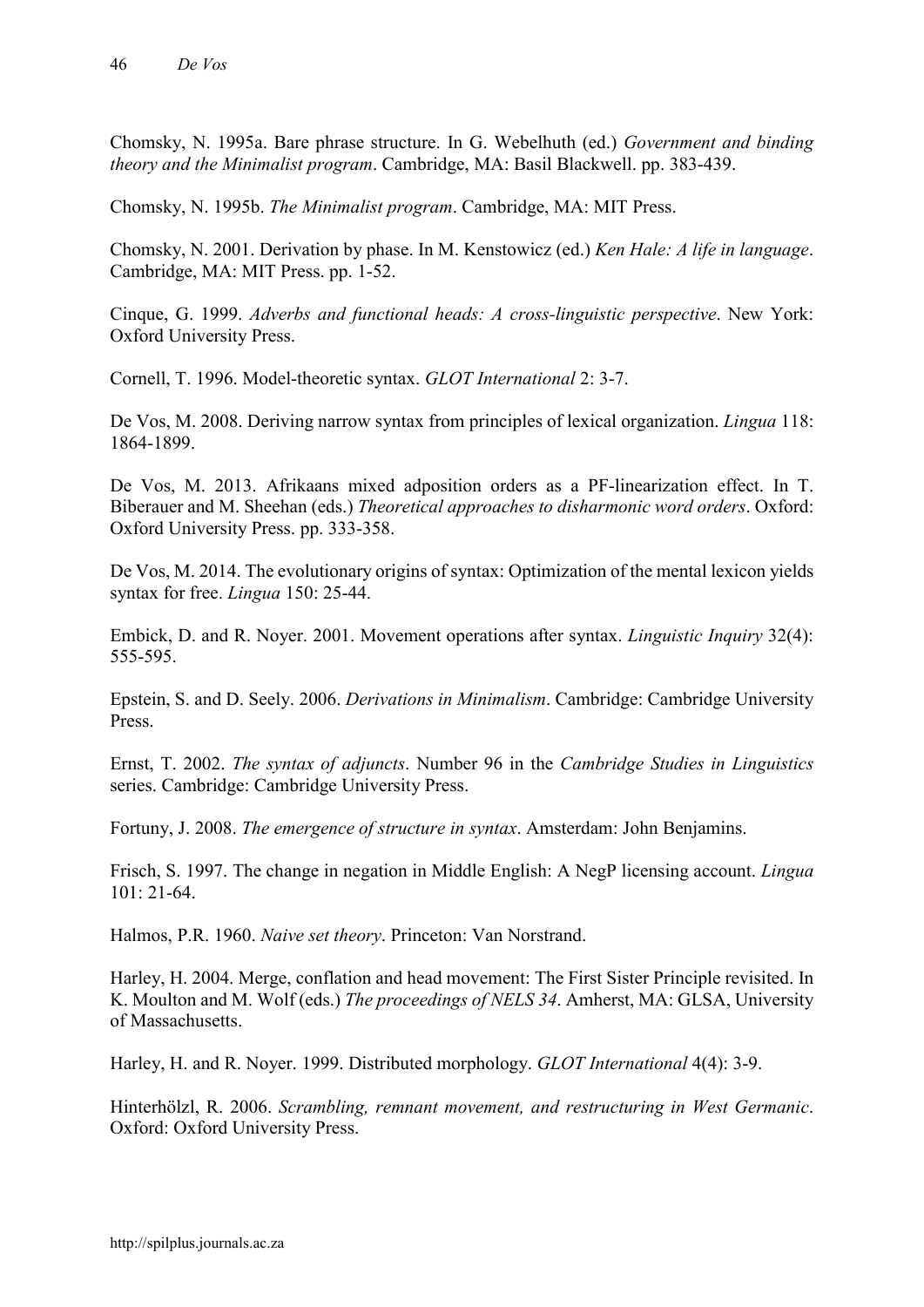Ingham, R. 2006. Negative concord and the loss of the negative particle *ne* in late Middle English. *Studia Anglica Posnaniensia* 42: 1-21.

Kayne, R. 1994. *The antisymmetry of syntax*. Cambridge, MA: MIT Press.

Kiparsky, P. 1973. "Elsewhere" in phonology. In S. Anderson and P. Kiparsky (eds.) *A festschrift for Morris Halle*. New York: Holt, Rinehart and Winston. pp. 96-106.

Koopman, H. 2000. Prepositions, postpositions, circumpositions, and particles. In H. Koopman (ed.) *The syntax of specifiers and heads*. London: Routledge. pp. 204-260.

Kracht, M. 2003. *The mathematics of language*. Berlin: Mouton de Gruyter.

Langendoen, D. 2003. Merge. In A. Carnie, H. Harley and M. Willie (eds.) *Formal approaches to function in grammar: Papers in honor of Eloise Jelinek*. Amsterdam: John Benjamins. pp. 307-318.

Lechner, W. 2005. *Interpretive effects of head movement.* Available online: <http://ling.auf.net/lingbuzz/000178> (Accessed 24 August 2014).

Mahajan, A. 2000. Eliminating head movement. *GLOW Newsletter* 44: 44-45.

Marantz, A. 1997. No escape from syntax: Don't try morphological analysis in the privacy of your own lexicon. *University of Pennsylvania Working Papers in Linguistics* 4(2): 201-225.

Marantz, A. and M. Halle. 1993. Distributed morphology and the pieces of inflection. In K. Hale and S.J. Keyser (eds.) *The view from building 20: Essays in linguistics in honor of Sylvain Bromberger*. Cambridge, MA: MIT Press. pp. 111-176.

Matushansky, O. 2005. Moving a-head. In K. Hiraiwa and J. Sabbagh (eds.) Minimalist Approaches to Clause Structure, *MIT Working Papers in Linguistics* (50). Cambridge, MA: MIT Press. pp. 1-45.

Matushansky, O. 2006. Head movement in linguistic theory. *Linguistic Inquiry* 37(1): 69-109.

Müller, G. 2004. Verb-second as vP-first. *Journal of Comparative Germanic Linguistics* 7(3): 179-234.

Nilsen, Ø. 2003. Eliminating Positions: Syntax and Semantics of Sentential Modification. PhD thesis, Utrecht Institute of Linguistics.

Nunes, J. 1999. Linearization of chains and phonetic realization of chain links. In S. Epstein and N. Hornstein (eds.) *Working Minimalism*. Cambridge, MA: MIT Press. pp. 217-250.

Nunes, J. 2004. *Linearization of chains and sideward movement*. Cambridge, MA: MIT Press.

Rizzi, L. 1991. *Relativized minimality*. Cambridge, MA: MIT Press.